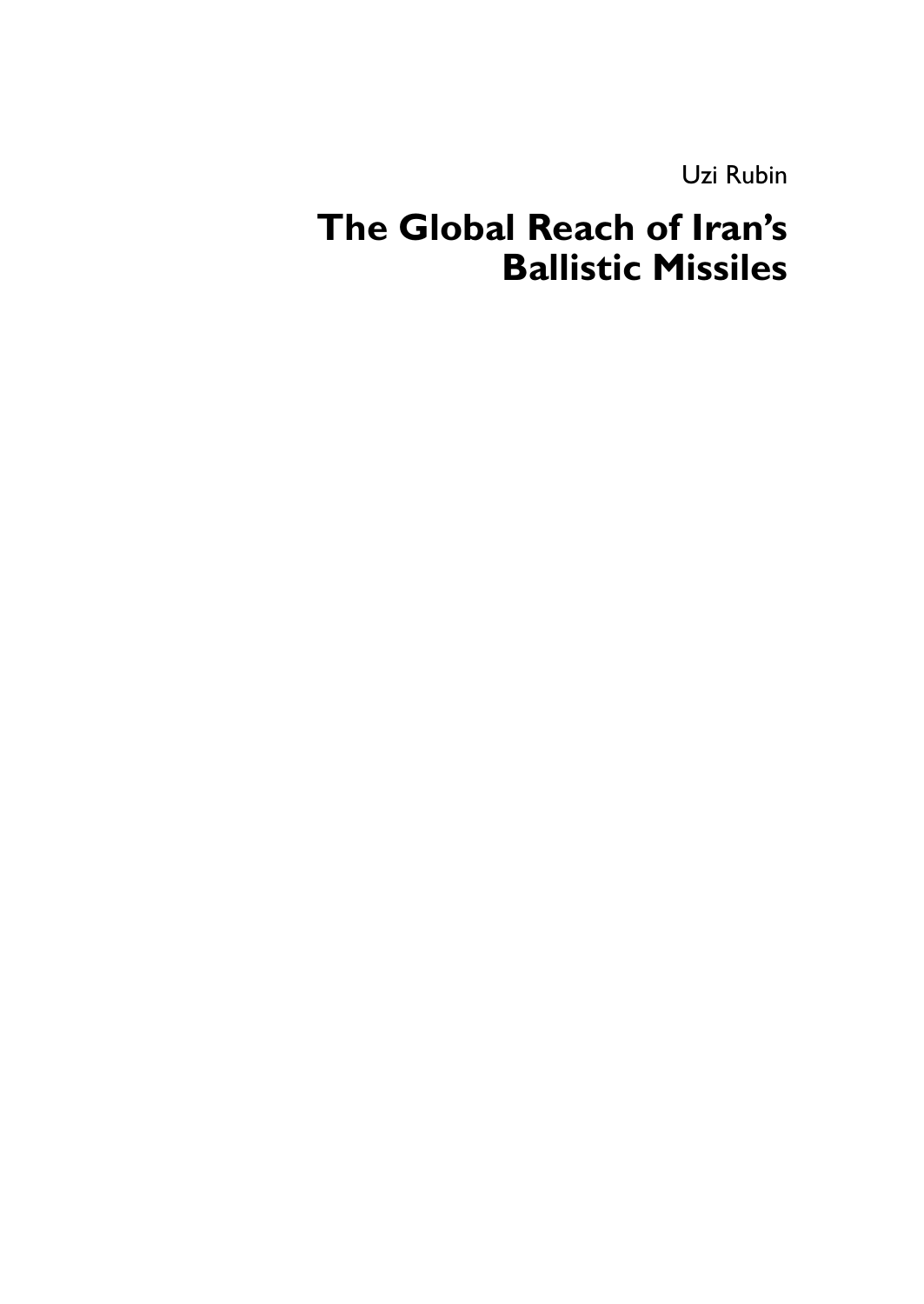

The Institute for National Security Studies (INSS), incorporating the Jaffee Center for Strategic Studies, was founded in 2006.

The purpose of the Institute for National Security Studies is, first, to conduct basic research that meets the highest academic standards on matters related to Israel's national security as well as Middle East regional and international security affairs. Second, the Institute aims to contribute to the public debate and governmental deliberation of issues that are – or should be – at the top of Israel's national security agenda.

INSS seeks to address the strategic community in Israel and abroad, Israeli policymakers and opinion-makers, and the general public.

INSS publishes research that it deems worthy of public attention, while it maintains a strict policy of non-partisanship on issues of public policy. The opinions expressed in this publication are the author's alone, and do not necessarily reflect the views of the Institute, its trustees, boards, research staff, or the organizations and individuals that support its research.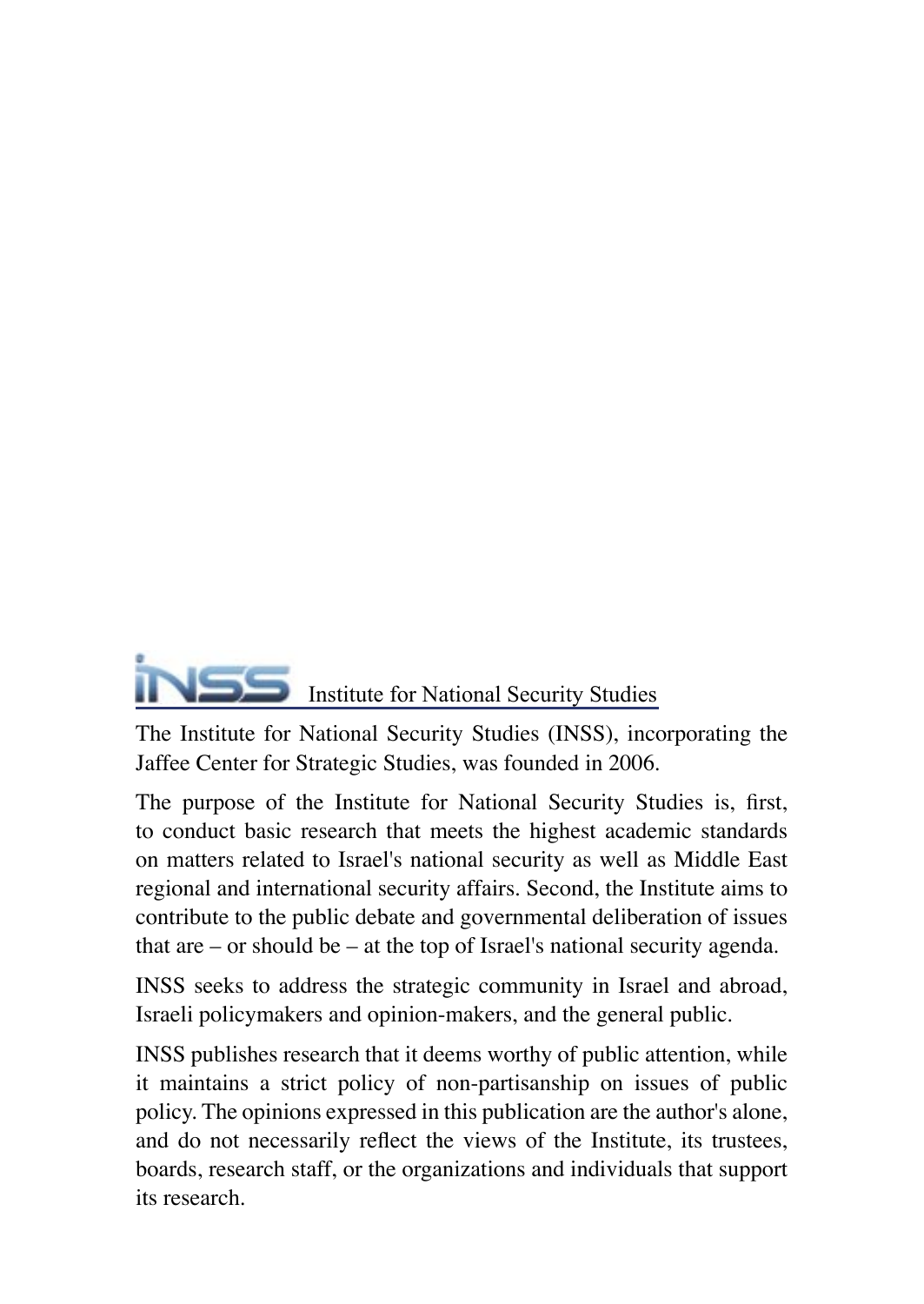Uzi Rubin

# **The Global Reach of Iran's Ballistic Missiles**

Memorandum 86 November 2006

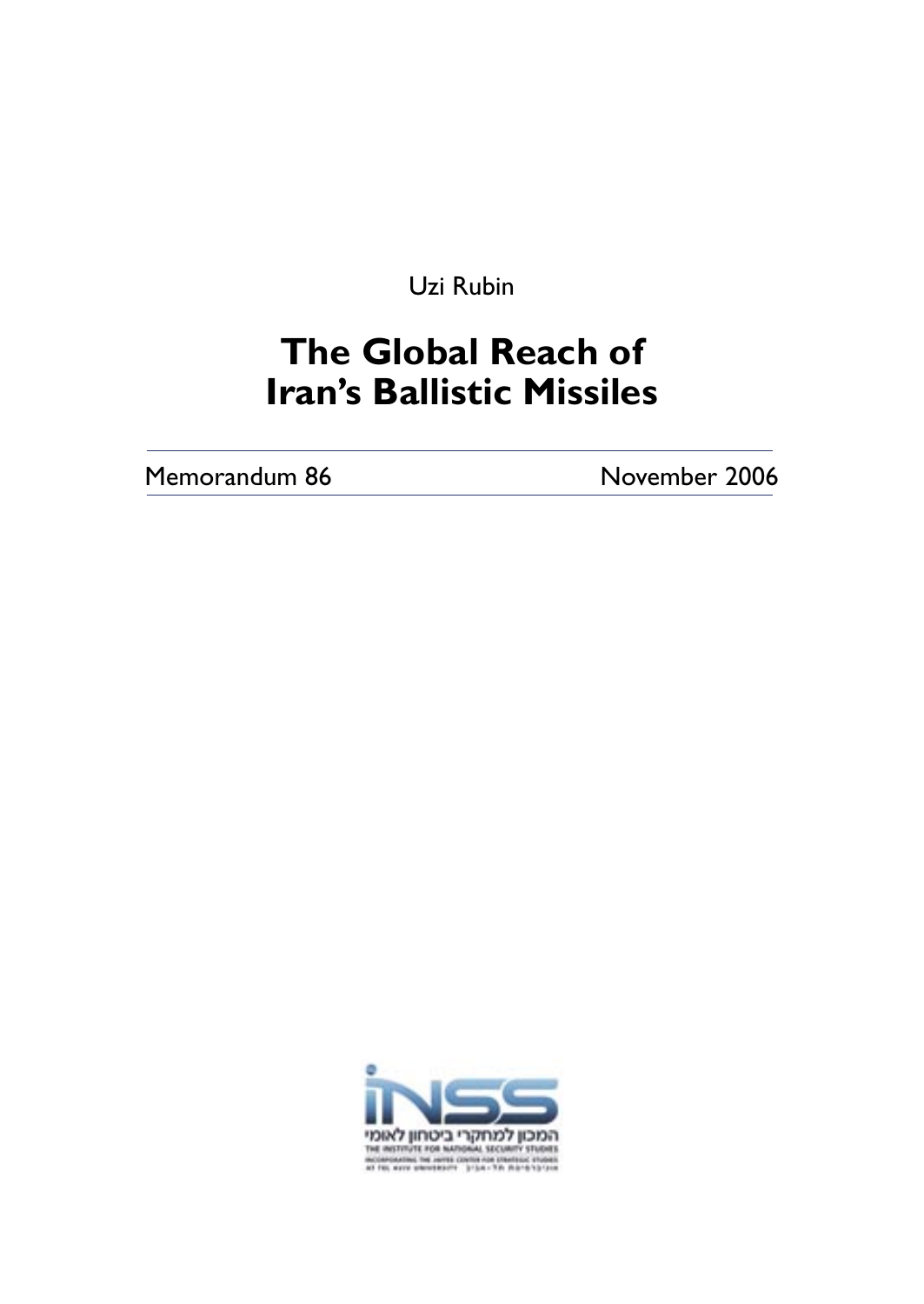עוזי רובין

### **∫Ô‡¯È‡· ÌÈËÒÈÏ·‰ ÌÈÏÈˉ ˙‡ȈÓÏ ÔÂÊÁÓ**

Editor**: Judith Rosen** Graphic Design**: Kedem Ltd.** Printing House**: Kedem Printing** Iran's Revolutionary Guards fire the Shahab 3 long range ballistic missile. Courtesy: AFP/Mehr News

Institute for National Security Studies

Tel Aviv University Ramat Aviv Tel Aviv 69978 Israel

© All rights reserved November 2006

Tel. 03-6409926 Fax. 03-6422404

E-mail: jcss2@post.tau.ac.il http://www.tau.ac.il/jcss/

ISBN: 965-459-071-9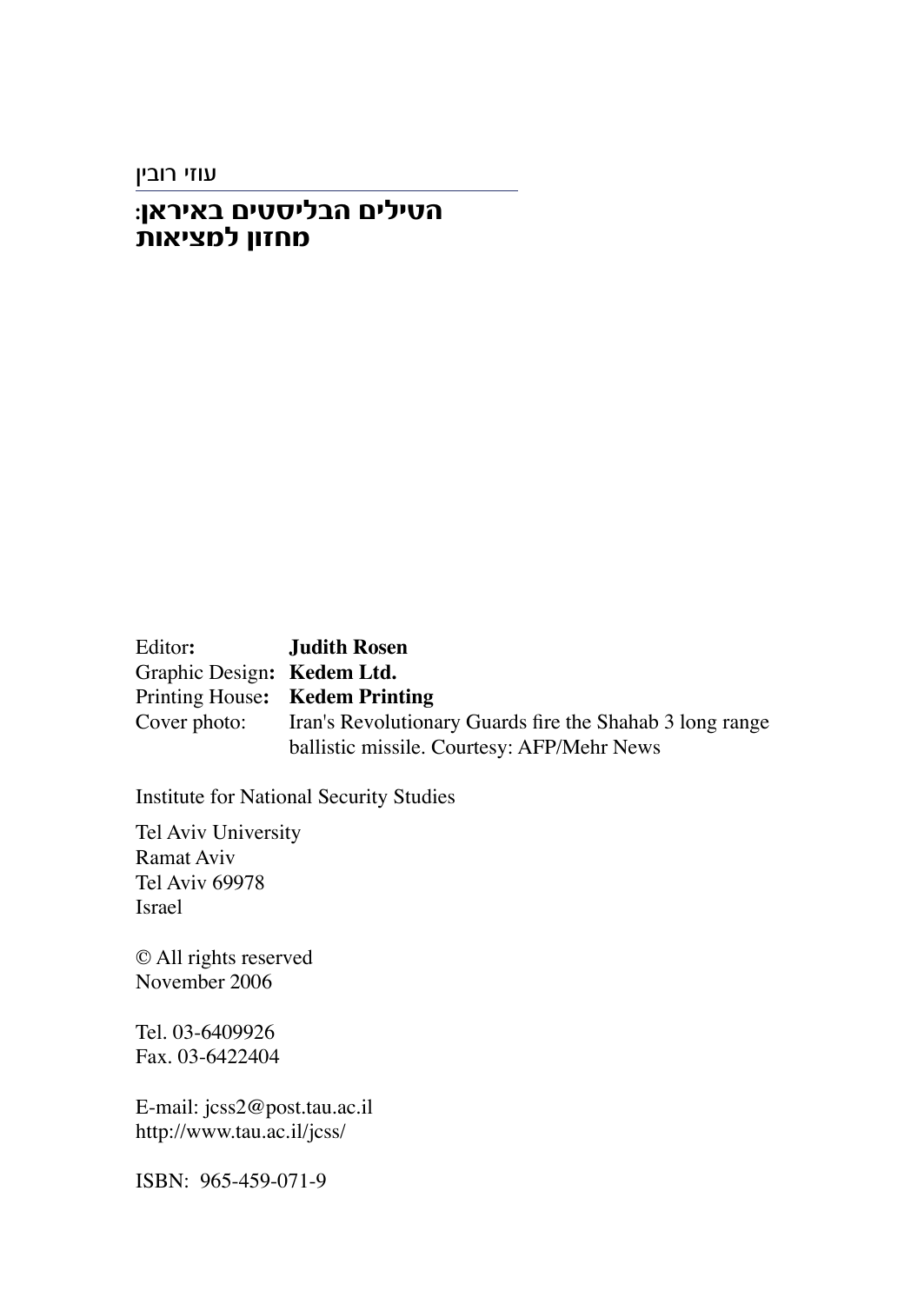# *Table of Contents*

| <b>Executive Summary</b>                     |    |
|----------------------------------------------|----|
| Introduction                                 | 9  |
| 1. The Rationale of Iran's Armament Policy   | 13 |
| 2. The Shahab Family of Ballistic Missiles   | 17 |
| 3. Solid Propellant Ballistic Missiles       | 25 |
| 4. Cruise Missiles                           | 27 |
| 5. The Newly Acquired BM25 Ballistic Missile | 29 |
| 6. Iran's Missile Exports                    | 37 |
| 7. Iran's Space Program                      | 39 |
| Conclusion                                   | 45 |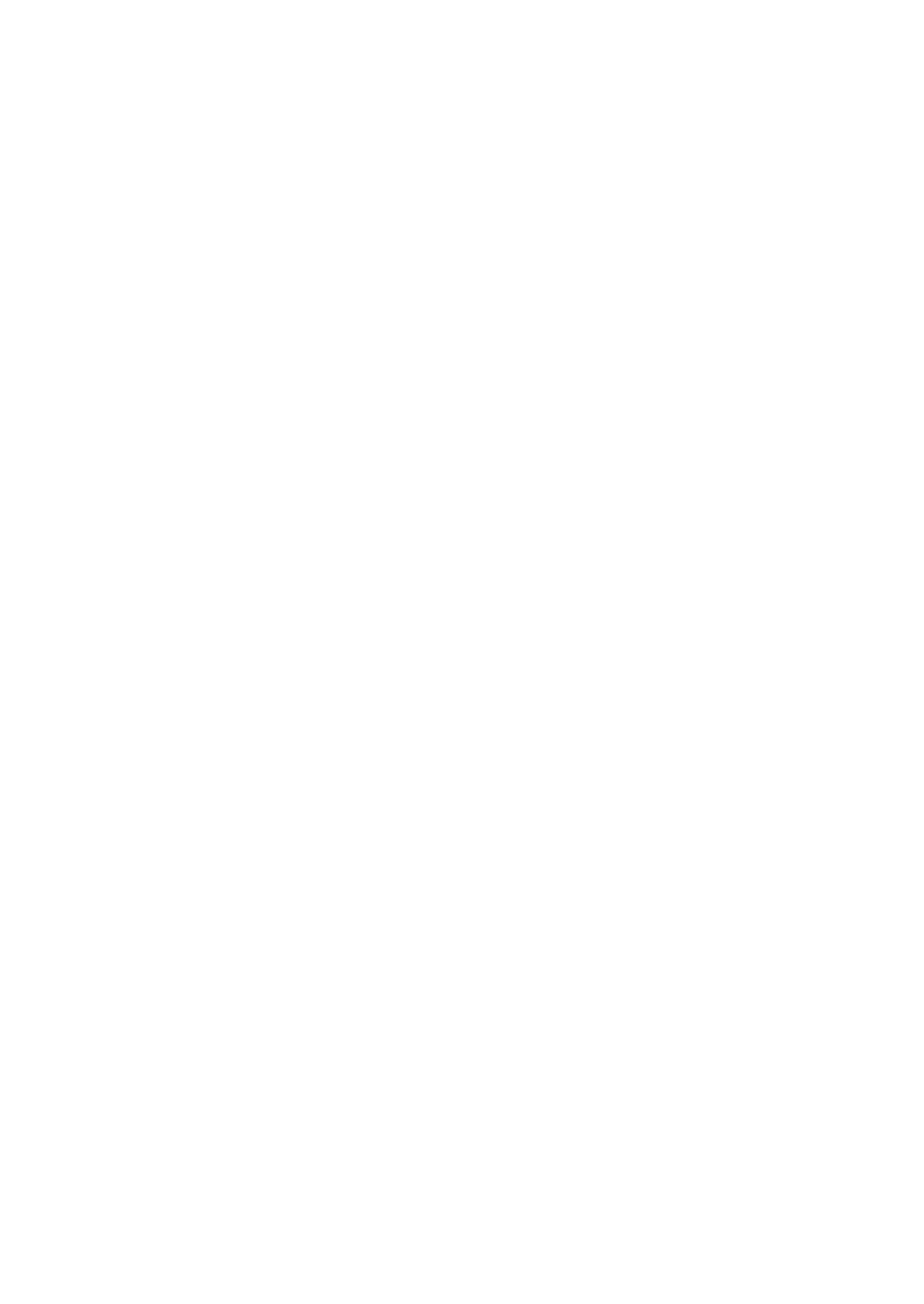## *Executive Summary*

While the international community is focused on Iran's potential nuclearization, it ought likewise to take stock of the developments in Iran's missile technology. Iran's missiles are an indispensable complement to its nuclear ambitions and merit as much scrutiny as its nuclear program.

This study describes and interprets the Iranian missile program within the context of Iran's threat perception, armament policies, and overall ambitions. Charting the origins of Iran's missile program and its development, the study presents a clear picture of where Iran's missile capability stands today and where it is likely headed. Iran's space program is a symbiotic adjunct to the missile program, and is reviewed here as well.

Among the main conclusions of this study:

- Iran's missile and space programs are progressing with singular urgency: no other country in the world, including established industrialized powers, comes close to Iran in the number and variety of ballistic missiles in development or already deployed.
- The Iranians are covering almost all technological bases: ordinary liquid propulsion, storable liquid propulsion, and solid propulsion. Along with ballistic missiles and space launch vehicles, Iran seems poised to add a cruise missile component to its strategic forces.
- Iran's development of a space launch vehicle may well be a harbinger of an ICBM.
- The range of Iran's missiles has grown steadily decade by decade, from a purely local range to an extended range that is likely to dominate the entire European continent by the end of the decade.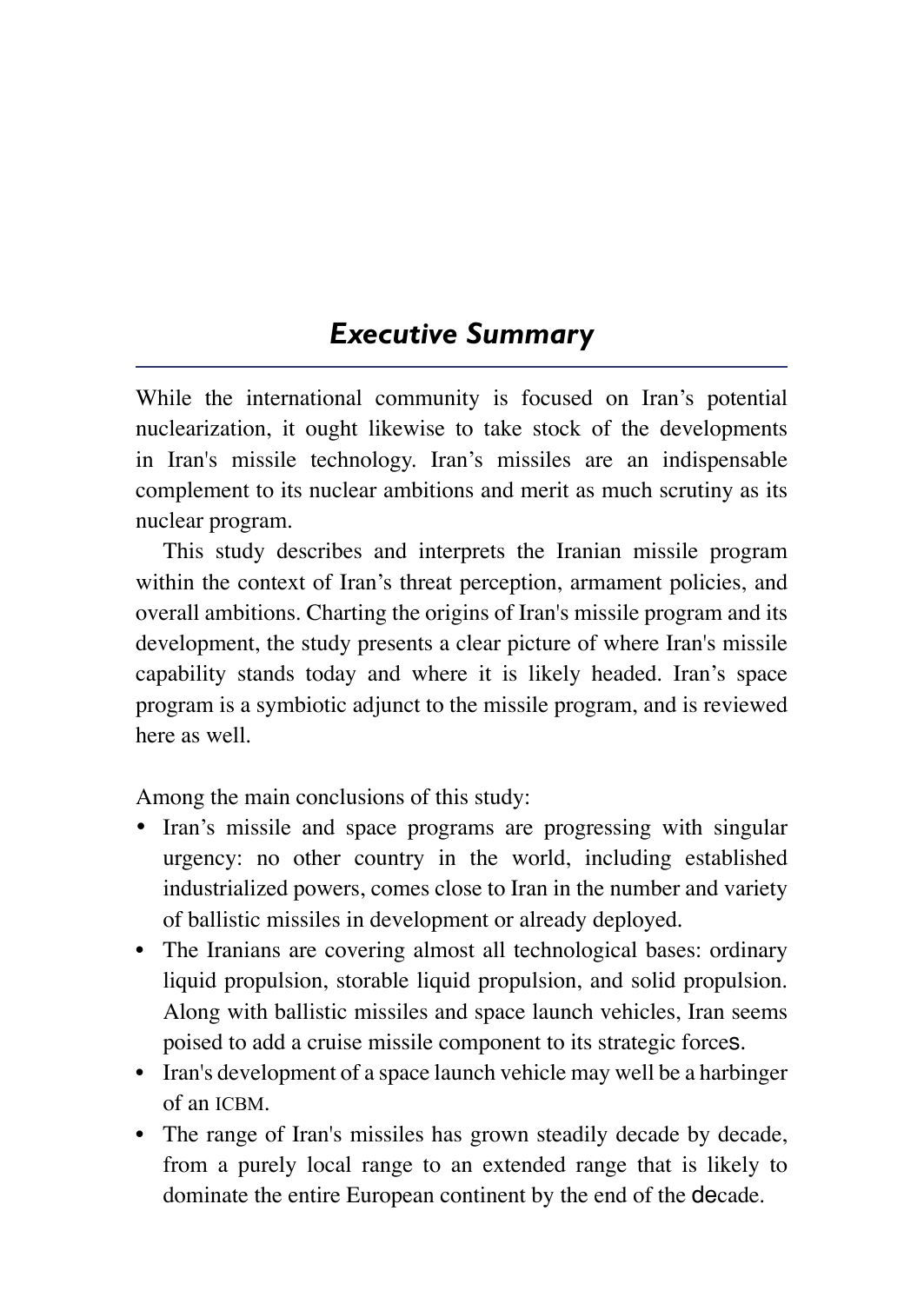- Heralding the missile program with a great deal of transparency, Iran has exploited it as a psychological tool, adding it to its force of "deterrence enhancers."
- There is some doubt as to the quality and precision of the more advanced missiles, with Iran's claims likely exceeding the missiles' actual capabilities.
- Nonetheless, Iran's aspirations should be taken seriously, and given the various components of its missile program, it should be assumed that the missiles are approaching a global range.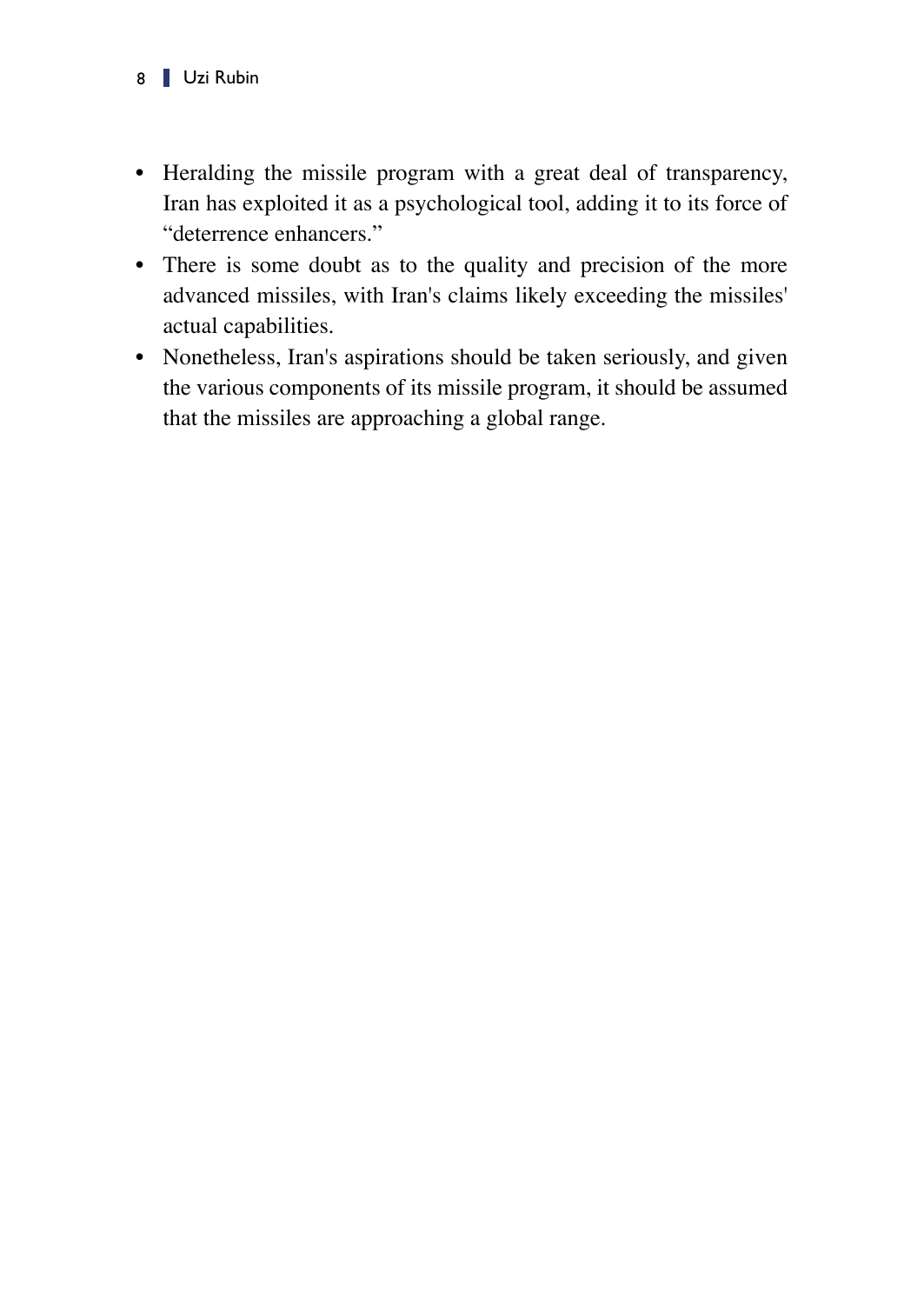## *Introduction*

Iran's aspirations for regional hegemony and global power were not born with the Islamic Revolution of 1979. Rather, they were already nurtured during the preceding secular regimes of the two modernizing Pahlavi shahs. The second and last of them, Mohammad Reza, formulated a clear policy of converting Iran's windfall from the first oil embargo and price hikes of 1973 into the mightiest military-industrial complex in the Middle East, and of exploiting this newfound power to become the guardian of the Middle East oil deposits, arbiter of Middle East affairs, and a force to be reckoned with among the industrialized nations. Not only did Mohammad Reza buy the best and the latest of Western armaments: his ambitions embraced nuclear power and long range missilery. With Iran's Bushehr nuclear reactor nowadays occupying center stage in the confrontation between the Islamic Republic of Iran and the West, few remember that it was none other than Mohammad Reza Pahlavi himself who first launched this project.

Mohammad Reza's dream was relegated to a low priority when the ayatollahs seized power in 1979 and proclaimed the Islamic Republic of Iran, based on their complete rejection of the West and its values. Ayatollah Khomeini, founder of the Islamic Republic, issued a fatwa against nuclear weapons, calling them the work of Satan and thereby commanding Iran to forego – or so it seemed at the time – one of the cornerstones of future power and stature as envisaged by the shah.

Events, however, quickly forced the Islamic Republic to embrace anew the second cornerstone of the late shah's grand design and to revive the ballistic missile program. The Iraqi missiles that devastated Iran's border district cities in the beginning of the Iran-Iraq War found Iran bereft of any means to respond in kind. From this sense of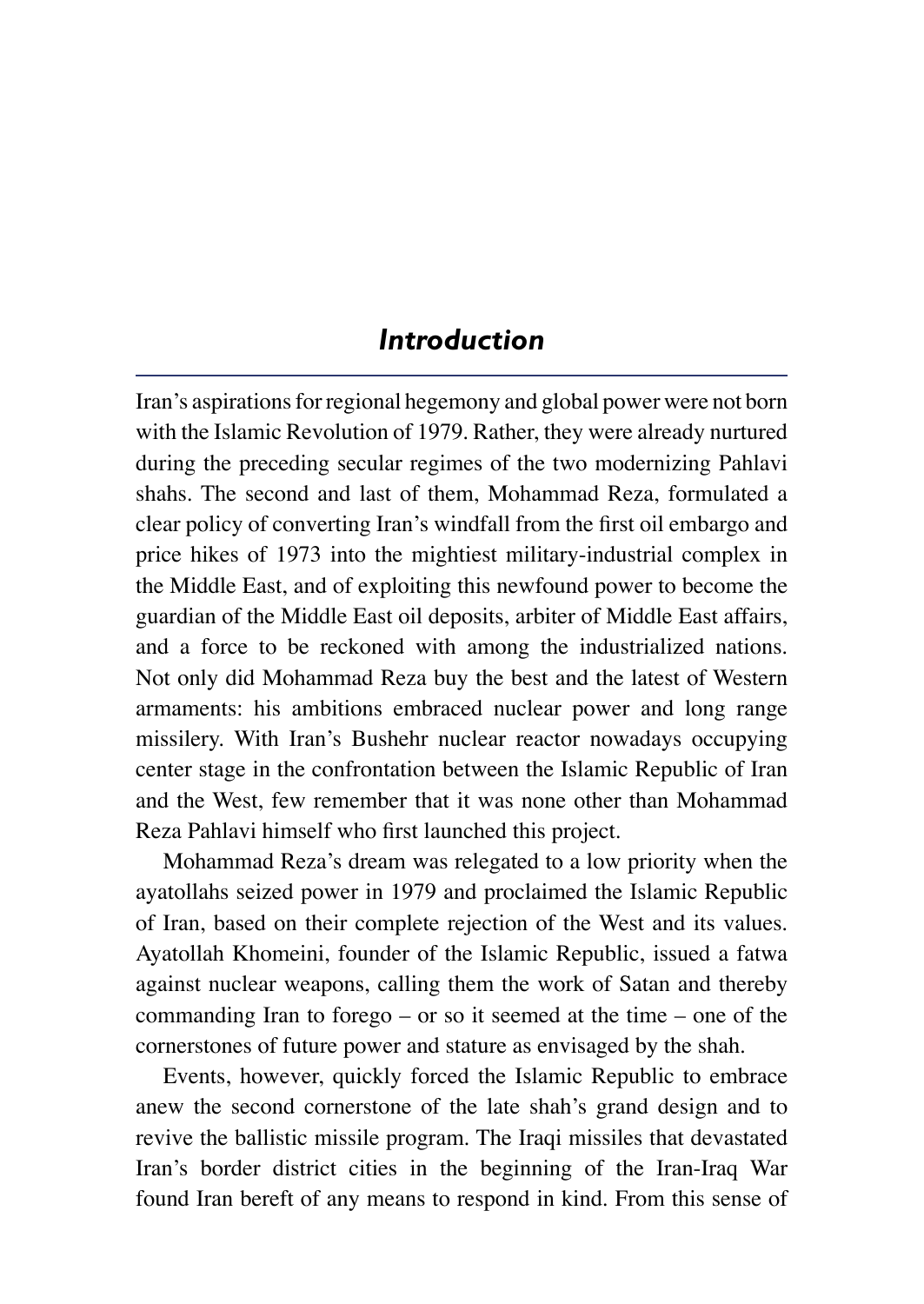helplessness and frustration was born the Iranian missile industry of today, an industry whose achievements are regarded with pride by most Iranians as a hallowed legacy of fortitude and perseverance in the face of a mortal enemy.

Once the fury of the Iran-Iraq War dissipated, and particularly after the US display of the awesome power of modern weaponry in the 1991 Gulf War, Iran restored the first pillar of the shah's master plan and revived the Bushehr nuclear reactor project, albeit for peaceful purposes only. Today Iran stands accused of using its "peaceful" nuclear program as a cover for a covert military nuclear program, a charge that it hotly denies. Nevertheless, the national goals of the Islamic Republic are now hardly distinguishable from those of the preceding imperial regime, namely regional hegemony and world stature. The difference is in the venue, not in the end result. While the shah planned to co-opt the West to advance his national aspirations, the present regime works to harness the power of global Islam for pushing forward its hegemonic ambitions. Many of the statements of Iran's present leaders make good material for Islamic preaching, but many other statements – for example, those extolling Iran's millennia of greatness – are hardly distinguishable from the bombastic speeches delivered at the 1967 coronation of Mohammad Reza and his wife Farah as the emperor and empress of the 3000-year old Persian Empire. Iran is very much back in the global power game, and it suits its ambitions to own nuclear-tipped long range ballistic missiles to give a punch to its ambitions, irrespective of what its leaders mouth today to placate world opinion.

The international community's attention is currently riveted on Iran's nuclear program, and rightly so. Iran's nuclearization, if achieved, will cause a tectonic shift in the global power balance and propel the course of history along an ominous route. At the same time, Iran's missiles are an indispensable complement to its nuclear ambitions and merit as much scrutiny as its nuclear program. So far, however, Iran's missiles have drawn far less attention than they should.

There may be three reasons for this curious lack of interest from Western researchers. First, Iran's missiles cannot yet reach Europe, not to speak of the US. Therefore, there is no sense of alarm such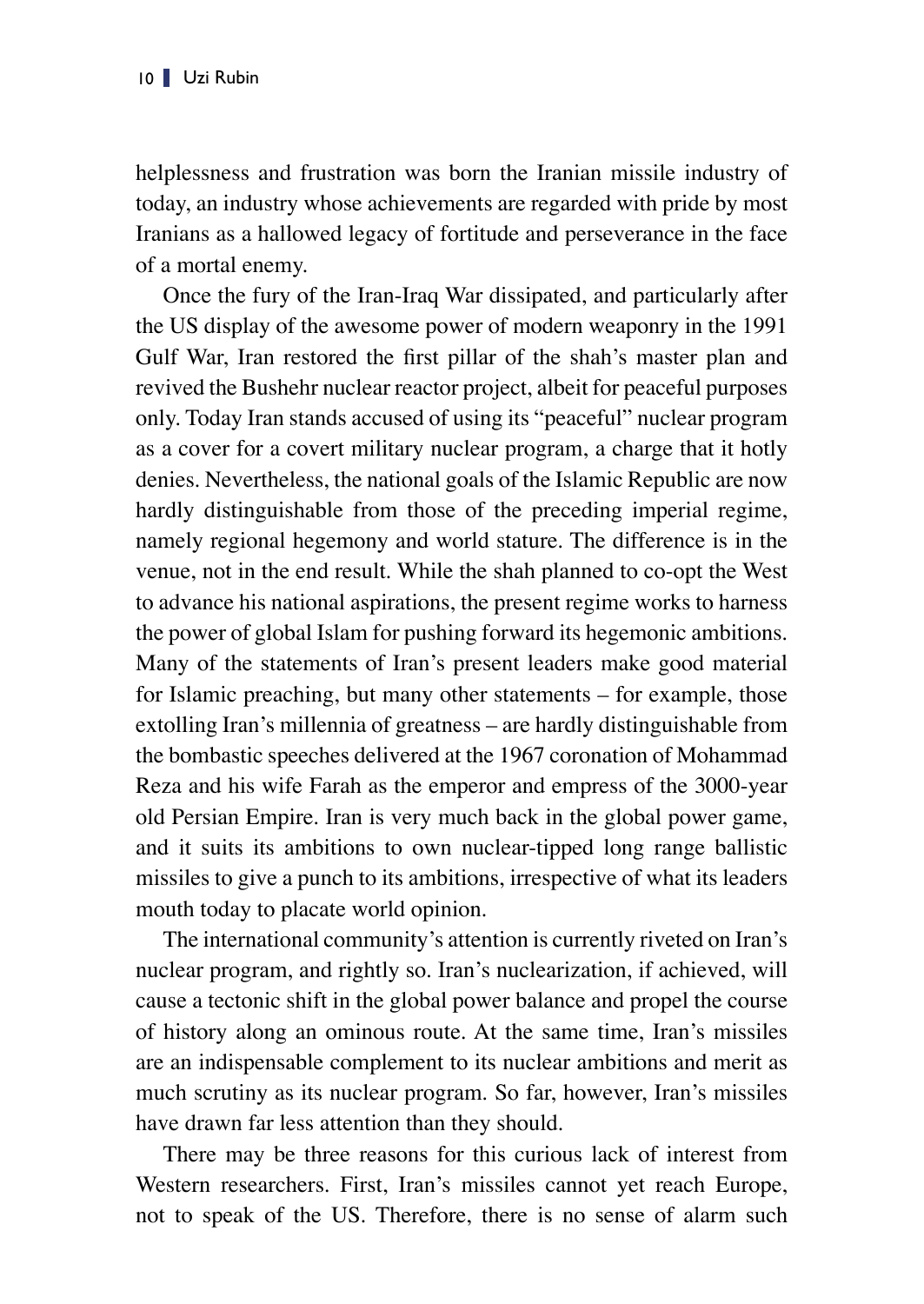that would prompt a closer scrutiny of Iran's missilery, as did Sputnik vis-à-vis Soviet missilery in 1957. Second, the debacle of the elusive Iraqi weapons of mass destruction created a feeling of distrust in dire predictions about Iran's missiles, and hence the lukewarm drive to write and publish about them. Third, the Iranians promote their missiles with an outstanding degree of transparency, perhaps unparalleled even in Western democracies. There are so many Iranian disclosures – verbal and visual – of their missiles that there seem to be few elements that are worthy of research and debate.

Yet the situation is in fact far from clear cut. Iran's missiles are steadily increasing their ranges, year by year. Unlike Saddam's weapons of mass destruction, Iran's missiles are not a figment of intelligence agencies' imagination: they are there for all to see, displayed, paraded, advertised, and extolled by Iran's leaders, press, and television. At the same time, this transparency – or perhaps over-transparency – has an air of carefully contrived posturing, designed to draw the observer's attention away from the magician's wrist motion.

This study describes and interprets the Iranian missile program within the context of Iran's threat perception, armament policies, and overall ambitions. Iran's space program, as that of other regional powers, is a symbiotic adjunct to the missile program, and is thus included herein. This review relies exclusively on open source material, most of which has been made available – remarkably enough – by the Iranians themselves in copious media articles, interviews, still images, and video footage. Complementing the factual statements below, which are based on published material, is the author's analysis. Some additional speculations on Iran's future satellite launchers are the product of calculations generously provided by Mr. Israel Briman, Dr. Arieh Malta, Dr Ephraim Bashan, and Dr. Gad Mayer. The author wishes to thank the many people who provided source material in preparation of this work, especially Mr. Richard Speier (US) and Mr. Tal Inbar (Israel). Dr. Ephraim Kam's book on Iran<sup>1</sup> was a source of inspiration for many of the facts and speculations in this study.

<sup>1</sup> Ephraim Kam, *From Terror to Nuclear Bombs: The Significance of the Iranian Threat* (Tel Aviv: Ministry of Defense Publishing House and Jaffee Center for Strategic Studies, 2004) [Hebrew].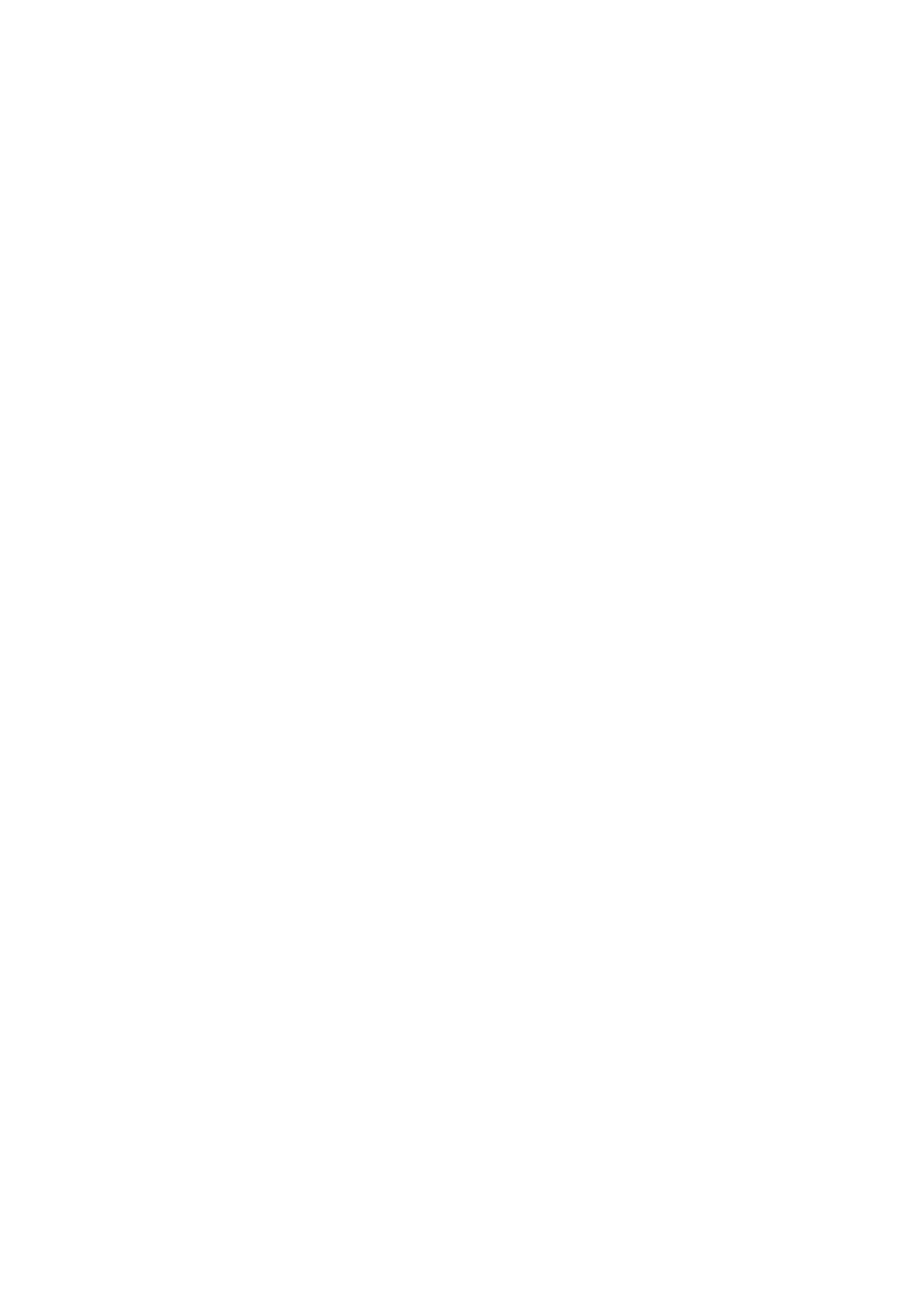

## *The Rationale of Iran's Armament Policy*

From its inception, the Islamic Republic of Iran adapted a policy of confrontation against the Western world, first and foremost against the US, but also against the Soviet Union, albeit in a more subdued form. However, barely two years into the revolution, an existential threat to the regime arose when Saddam Hussein launched a full-scale assault against Iran. During the ensuing eight-year war and beyond, until the 1991 Gulf War, Iraq was deemed the prime security threat to Iran. This threat perception changed with the US buildup during Operation Desert Shield, and even more so after the crushing defeat of Saddam's military machine in Operation Desert Storm, whereupon the US replaced Saddam as the chief threat to Iran's security. Following Saddam's ouster in the 2003 Iraq War, the considerable US military presence along the southern border made Iran even more apprehensive of US intentions.

Iran thus perceives its major threat as emanating from the US, with the primary threat scenario a massive military attack by US forces based in Iraq and the Gulf states, possibly supported by some US allies in the region. Iran's leadership is acutely aware of its country's military inferiority relative to the US, and nurtures no illusions of victory in a set piece battle. Rather, Iran plans to defeat the US by attrition, relying on what it believes is the American vulnerability to casualties and lack of perseverance in the face of mounting losses. This is neither original nor new: Saddam had the same low opinion of American resolve, and made a similar "body bag calculation" both in 1991 and 2003. The Iranians, though, believe they can do it better. Moreover, they are sensible enough to play the deterrence game to the hilt in the hope of discouraging the US, or at least its local allies, from actually launching an attack. Hence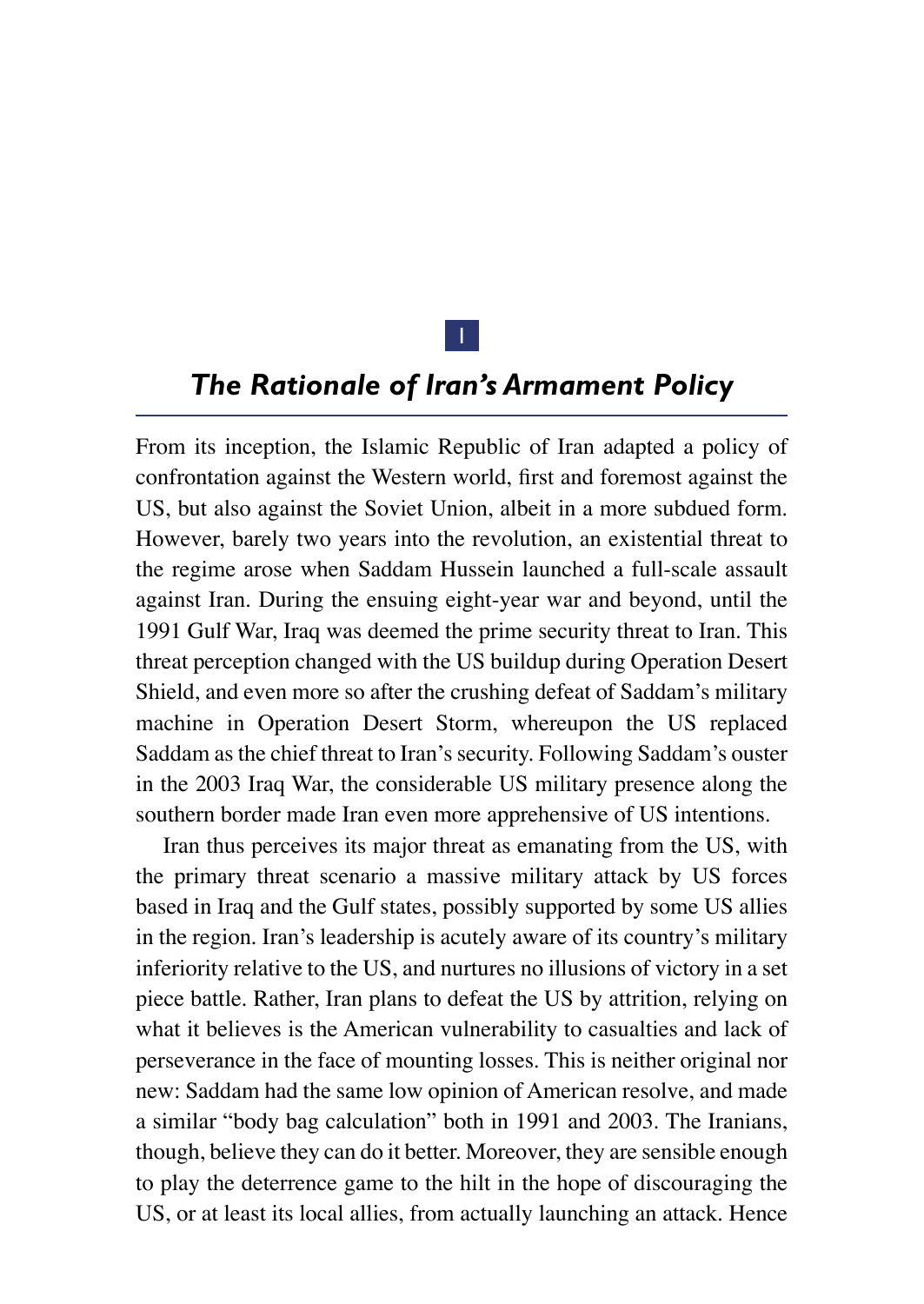unlike Saddam's secretiveness about new weapon developments, the Iranians are almost frantic in volunteering information about their weapons and capabilities, sometimes to the point of incredulity.

As a consequence of its deterrence strategy, Iran channels resources sparingly towards renewal, modernization, or enlargement of its stockpiles of field weaponry. Instead, it invests in "deterrence enhancers" – namely, weapons, systems, and tactics that could deter the US, astonish local allies, and buttress the morale and fighting spirit of Iran's own troops. In other words, Iran's military acquisitions reveal a rather defensive mindset with an intention to deter against an attack rather than to win a war by overwhelming force. No huge fleets of modern tanks supported by numerous squadrons of attack aircraft, such as would be needed to overrun neighboring countries, have been built or purchased. This policy may eventually be reversed by Mahmoud Ahmadinejad and his confrontational faction, encouraged by the tripling of Iran's oil income. To date, however, this has not occurred, although according to some sources, the Ahmadinejad regime has already earmarked multibillion-dollar budgets against vast armament acquisition programs from abroad, mostly from Russia and China.

Complementing this policy are the frequent military parades so beloved by Iran's leaders. In the Army Week parade of 2004, and again in that of 2005, an overwhelming proportion of the ground and air equipment that rolled past and flew over the grandstands hailed back to Reza Pahlavi's shopping spree of the 1970s: M113 APCs, M60 tanks, Cobra gunships, and F-14 Tomcat and F-4 Phantom fighters, to name some of what was displayed. Even a product of Israel, the most hated enemy, was displayed in the form of an Israel Aircraft Industries air refueler, a conversion from a Boeing 707 airliner.

Hence for the present Iran's armament policies seem to prefer weapons that are meant to impress before they are meant to be used in anger: to impress the US and its allies that a war with Iran would not be easy, as well as to impress Iran's own population that Iran's armed forces can put up a viable defense against the world's sole superpower. Observers too should not be misled: Iran's weapons are not mere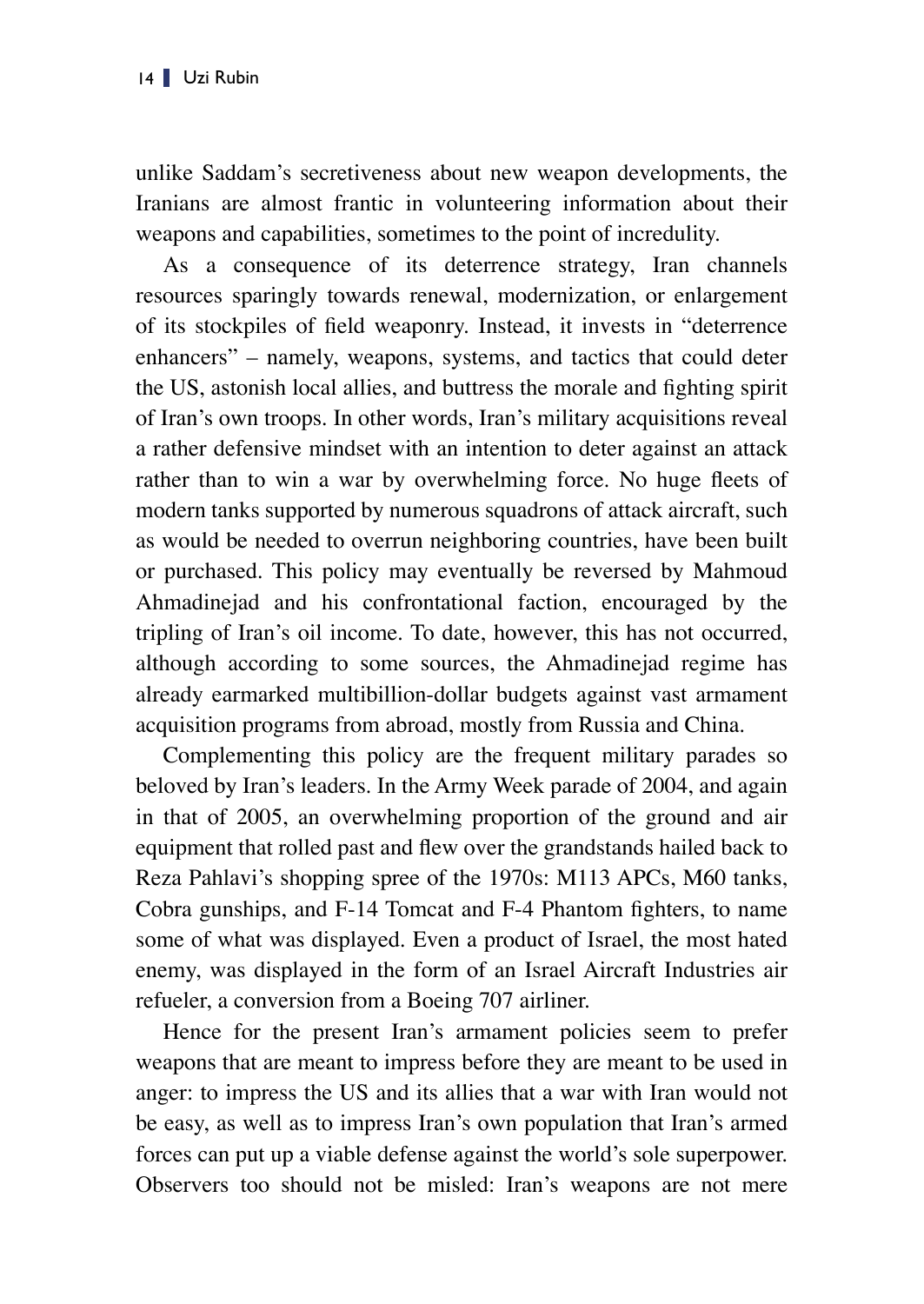window dressing. They are designed to have a substantial effect, and particularly so in the case of the ballistic missile programs. Thus instead of buying fleets of new tanks and fighter aircraft, Iran has been investing its resources for developing and fielding a range of missiles designed to achieve control of the sea, land, and air spaces adjacent to its borders, mainly in the Persian Gulf. It also attempts to impress its Middle Eastern neighbors by hinting of even greater potent power projection – all against the backdrop of an ostensibly "civilian" nuclear program that would lend Iran the aura of a military nuclear power, regardless of whether its leaders actually decide to build bombs or find it more expedient to leave this option as an implicit threat.

Most of those missiles show their Chinese and Russian pedigree. Raad is a shore based anti-ship missile with the range of 350 km – enough to block the Persian Gulf at its widest point. It is apparently an advanced version of the Chinese Silkworm (in itself a copy of the Soviet Styx) with the original rocket motor replaced by a small jet engine, probably a Chinese version of the French Microturbo TR60. The Fatah 110 is evidently a guided, improved precision version of the Zelzal unguided bombardment rocket, hailing originally from China. With a declared range of 200 km and a warhead of several hundred kilograms, those missiles are intended to assault hostile troops concentrated in advance of an invasion of Iran as well as their logistic support centers – a veritable (cheap) tactical air force. Other programs encompass smaller Katyusha-type bombardment rockets dubbed Fadjr, man-portable antiair missiles externally similar to the old Soviet Strela, and anti-tank missiles. All those weapons are meant to be effective in the battle for public opinion no less than on the battlefield. They are displayed and lauded, sometimes to the point of ludicrousness.

During the naval exercises of April 2006, crafted to impress Iran's own population with the military might of the Pasadaran (Revolutionary Guard) Navy, the Iranians uncovered with great fanfare two allegedly indigenous advanced weapons: a rocket propelled, 400 km per hour underwater projectile, and a flying boat of purportedly breakthrough design. Iranian officers speaking to the TV cameras heaped praises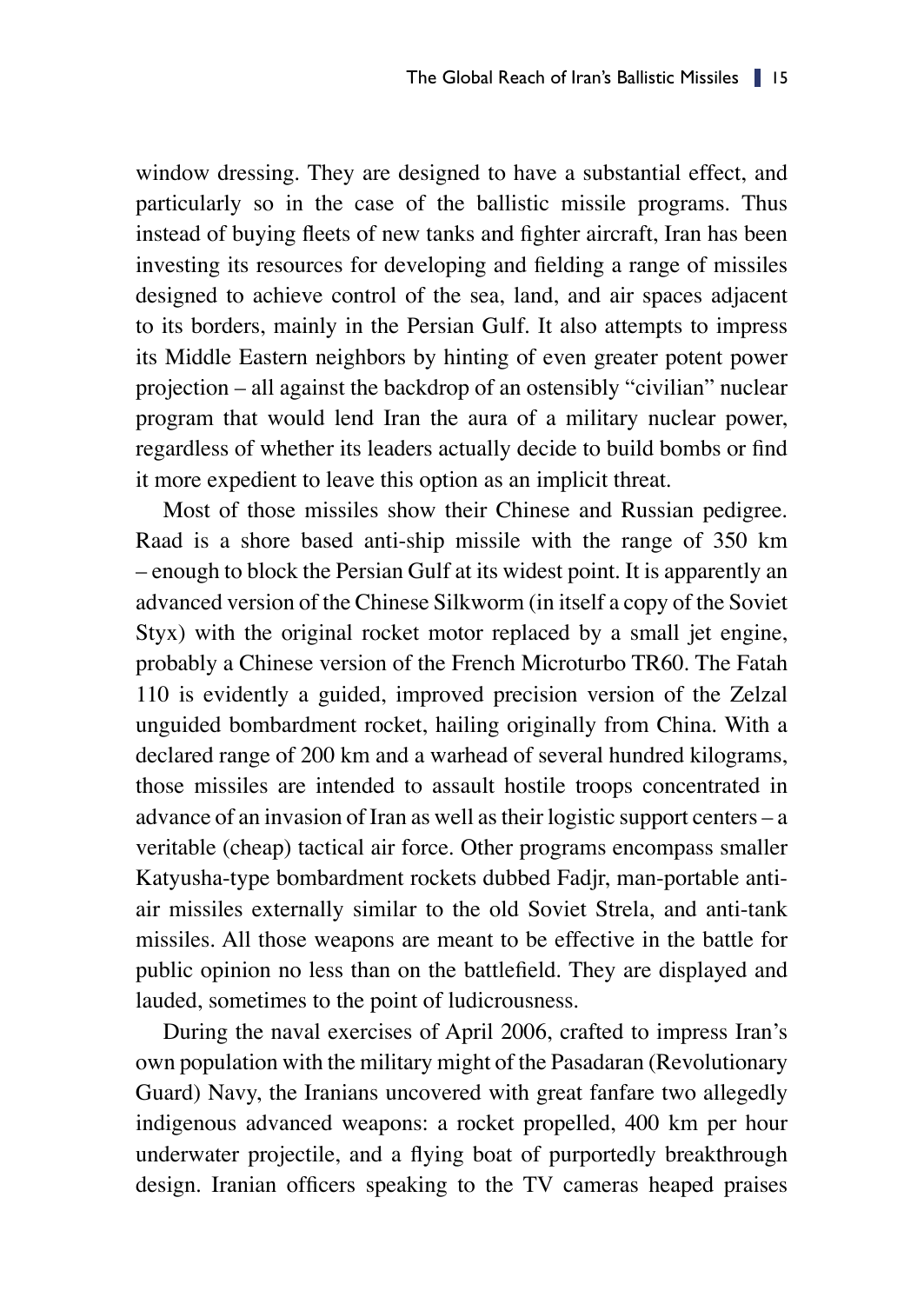on Iran's scientific community for creating those marvels of modern technology, unavailable in any other country "except Russia." A cursory examination of the video images revealed them to be 1960s vintage Soviet technologies of the more marginal kind: the Shkval short range unguided underwater rocket, and an Ekranoplan ground effect vehicle. Both technologies have not seen wide use in Soviet arsenals and are being marketed today by Russian companies, apparently with no great success – or at least that was the case until their recent promotion on Iranian TV. Obviously, the Iranians felt compelled to make a propaganda ploy to the home audiences even at the cost of harming their credibility with outside experts.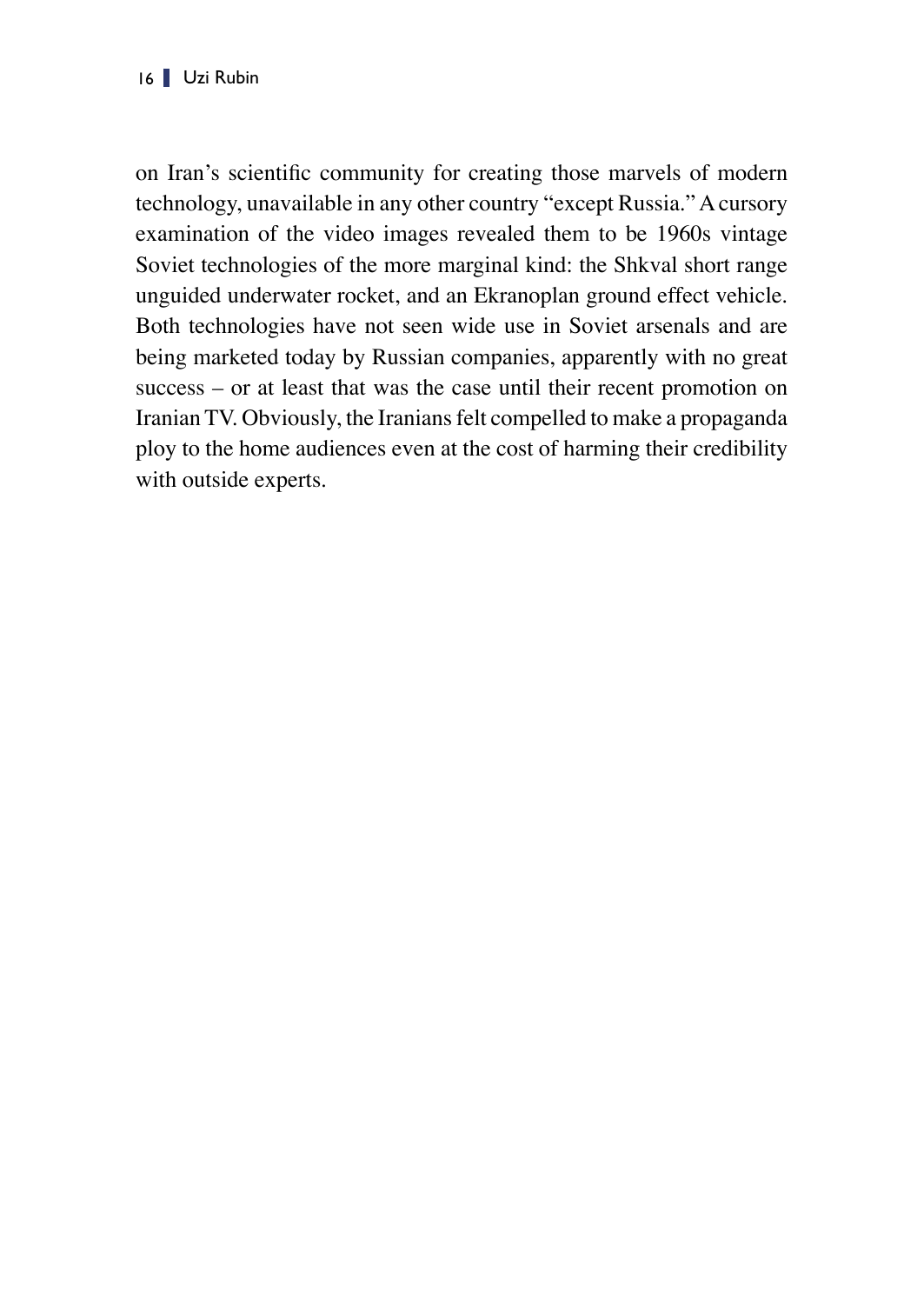### 2

### *The Shahab Family of Ballistic Missiles*

Shahab ("Comet") is a generic name given by the Iranians to a line of ballistic missiles of various ranges and payloads, all sharing the heritage propulsion technology and general layout of the venerable Soviet R11 – the famous Scud ballistic missile of the 1950s. When Iran found itself unable to respond in kind to Saddam's missile attacks soon after the outbreak of the Iran-Iraq War, a small arsenal of Scud missiles with a small number of launchers was acquired from Libya, at that time one of Iran's few strategic allies. The missiles were used effectively by Iran, especially during the War of the Cities when Baghdad was subjected to a counter-offensive by Iranian ballistic missiles, causing considerable damage and loss of life. After the war, Iran turned to North Korea for the acquisition of both the 300 km Scud B replicas made in that country, and the newer 580 km Scud C allegedly developed by its nascent missile industry. Quantities of both types of missiles and their launchers were purchased, as well as their production lines. The Scud B and C were dubbed Shahab 1 and 2, respectively, and manufactured in considerable quantities. Between the Gulf War of 1991 and the Iraq War of 2003, a large number of Shahab 1s were fired operationally against encampments of the Mujaheedin el-Khalq opposition group inside Iraq – a fact that hardly drew any attention in the West.

### *Shahab 3*

The first inklings that Iran intended to obtain even longer range missiles reached the media in the 1990s. As early as 1993, an Israeli newspaper report indicated that Iran's next missile would have a range of 1300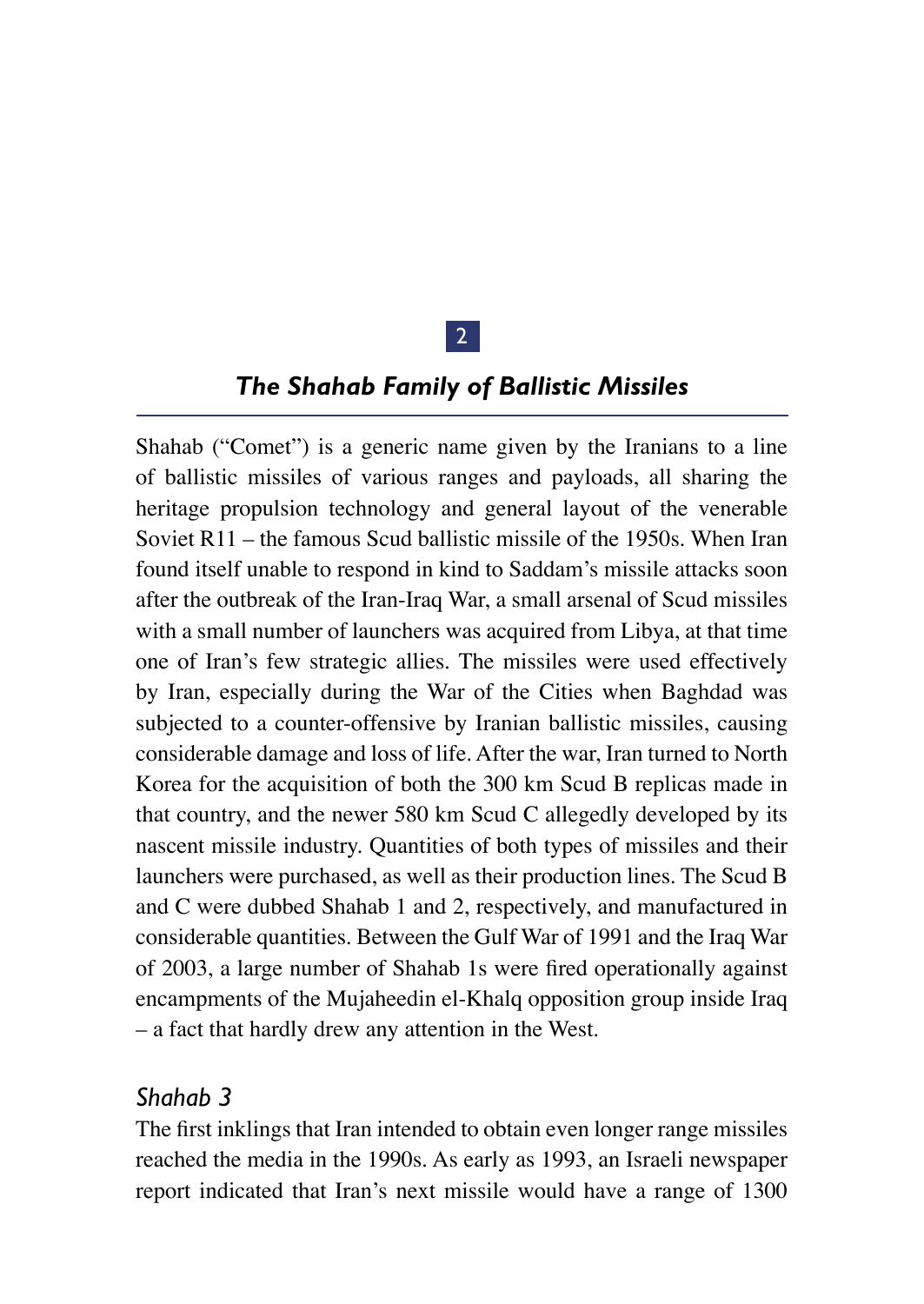km – sufficient to hit Tel Aviv and Riyadh, from well within Iranian territory. While the deployment of the Shahab 1 and 2 could be seen in terms of the threat from Saddam's Iraq, the range of the forthcoming missile reflected the shift in Iran's threat perception against the West. It was now the US forces in the region and their allies who were seen as the main threat. The new missile was clearly aimed to dissuade Saudi Arabia from hosting US forces, and to punish Israel if and when a US-led attack was launched against Iran. Later in the decade, the new missile, which surfaced in a July 1998 flight test trumpeted by Iran's state-owned television, was named the Shahab 3.



**Figure 1.** North Korean exports; left: Iran's Shahab 3; right: Pakistan's Ghauri

There is little doubt today that the Shahab 3 is a very close relative, if not a full fledged clone of the North Korean mysterious No Dong, a missile purportedly developed in North Korea and tested there perhaps only once; its existence has never been conceded by the North Koreans nor did any image of it reach the media. However, the Shahab 3's remarkable similarity to the Pakistani Ghauri missile lends credence to the theory that both are close relatives, perhaps customized export versions of the North Korean design (figure 1). The No Dong (to use its Western appellation – what the North Koreans call it remains a mystery) is basically an enhanced Scud airframe powered by an enhanced Scud rocket motor that uses the same room temperature liquid propellants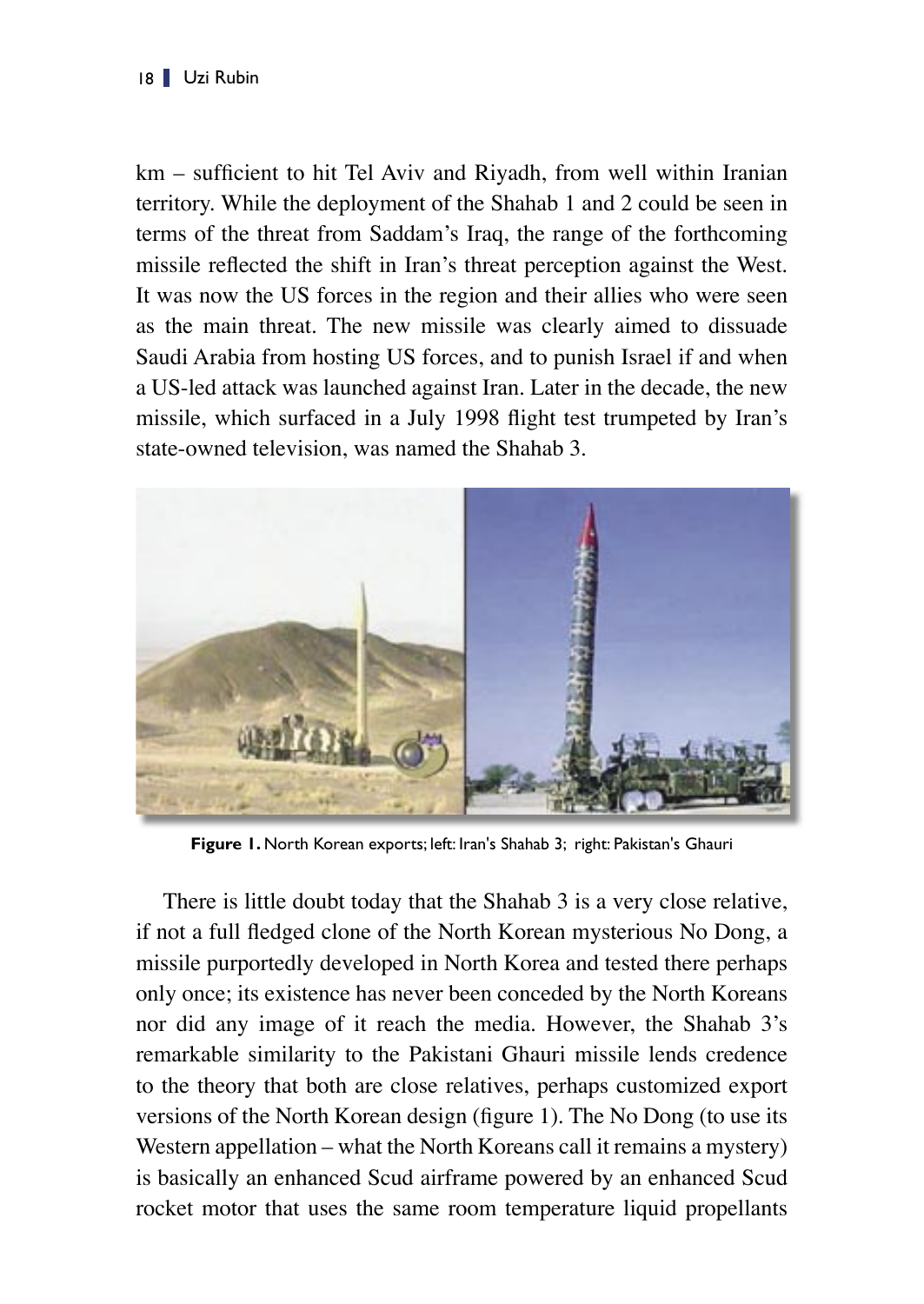of the old Soviet design. Reports of Russian involvement in design improvements of the Iranian version of the No Dong surfaced almost in parallel with those about the missile itself. Russian academic institutes, research facilities, and defense industries were named as contributing to improvements in propulsion, guidance systems, and thermal shielding. Consistent reports appeared about an attempt to graft a Russian rocket motor onto the North Korean-designed airframe, which apparently encountered some difficulty. This caused delays in the development program and compelled the Iranians to buy a stock of North Koreanmade rocket motors to put the program back on track. Following several more tests, Iran announced the Shahab 3 operational and inducted it into the service of the Pasadaran rocket forces in a televised ceremony presided by the supreme leader, Ali Khamenei.

Reports about even longer range Iranian missiles appeared in the Western media from the first unveiling of the Shahab 3. Speculations abounded about more advanced versions of the Shahab 3, dubbed Shahab 4 and Shahab 5, and there were reports of a solid rocket ballistic missile dubbed Cossar, with quoted ranges from 2000 to 5000 km. All such reports were emphatically denied by Iranian officials. In an interview with the London based *al-Hayat*, the deputy head of Iran's aerospace industry admitted that a certain range increase in the Shahab 3 would materialize to make it more effective against Israel, but hinted that the desired range was around 1500 km – apparently to distance the launch sites from the reach of Israeli long range F-15I strike aircraft. Other Iranian officials insisted that the Shahab 3 is the final member of the Shahab missile family – there would be no Shahab 4, 5, and so on.

In August 2004 Iran tested a new version of the Shahab 3, described as "more accurate." The missile is somewhat longer than the earlier version, its internal design seems to be significantly modified, and it carries a much revised reentry vehicle<sup>2</sup> with a distinct baby bottle-like

<sup>&</sup>lt;sup>2</sup> To increase range, the front end of the ballistic missile is often detached from its fuselage after the burnout of the rocket motor. The front end then continues to travel towards the target, reenter the atmosphere and impact on the ground. It is therefore called a reentry vehicle. The missile's payload, whether conventional or non-conventional, is the warhead that is packaged within the reentry missile vehicle and is activated at the end of the flight.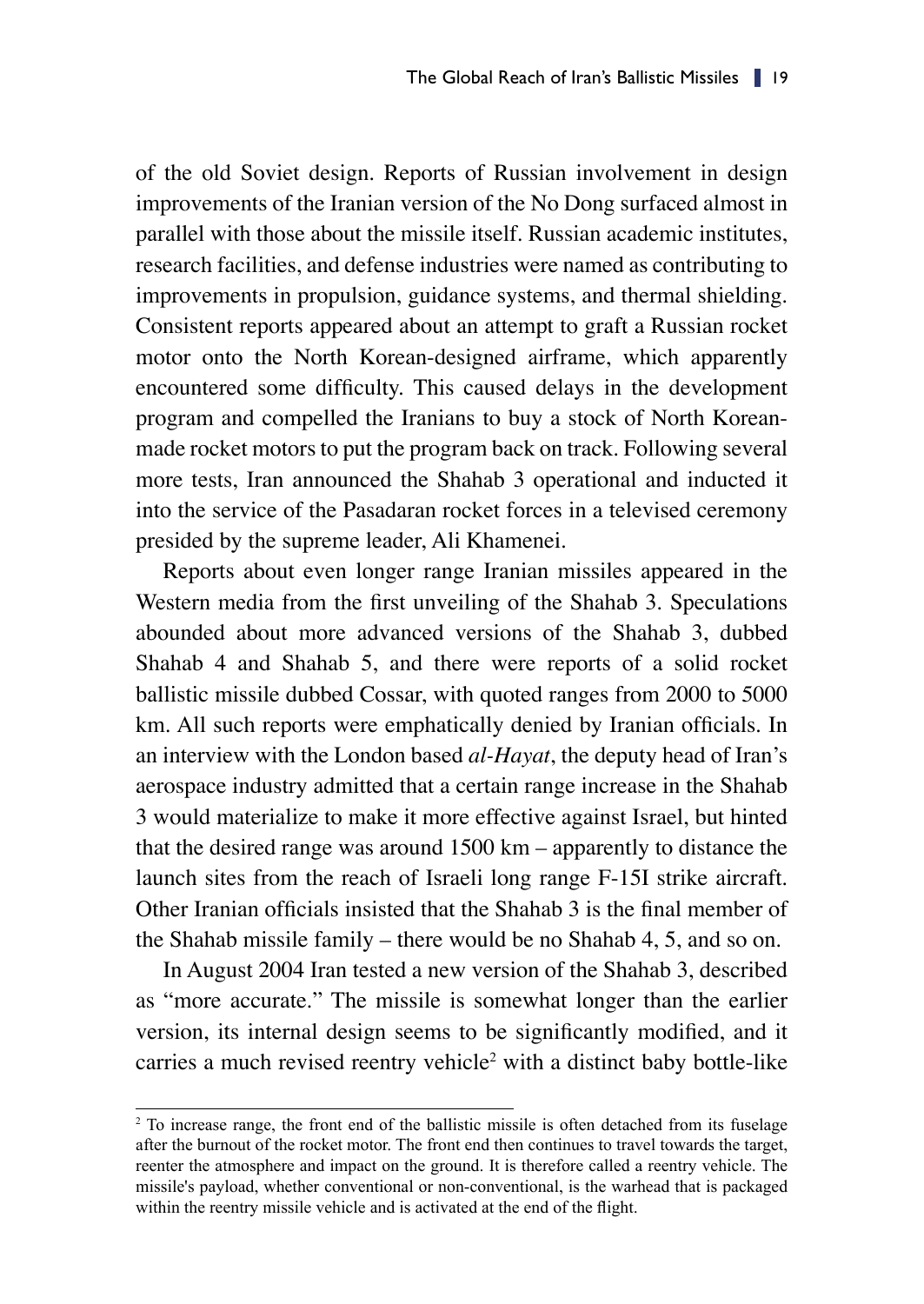

**Figure 2.** Shahab 3-ER being prepared for a flight test,August 2004

shape (figure 2). Shortly after this test, Iranian sources disclosed that their missiles could now achieve the range of 2000 km. No specific name was given to this new version, which for the purpose of this paper will be called Shahab 3-ER. Initially some slight embarrassment could be discerned in Iranian statements over the extended range, which seemed to violate an unwritten understanding that Europe should not be targeted (the 2000 km range covers most of Eastern Europe). Recently, however, Iranian officials were citing this range openly when extolling Iran's power of resistance against prospective US military action.

The Shahab 3-ER, while dimensionally longer than the previous version, travels on the same towed launcher, powered by a Mercedesmade commercial truck. Its modified design carries the telltale signs of Soviet-style missile engineering, with significant family resemblance to the work of the famous Makayev design bureau. How exactly this is related to contemporary Russian missile engineering resources remains a mystery. Nevertheless, it seems that the Iranians are still capable of drawing on Russian expertise for the Shahab program, either directly or through intermediaries like North Korea.

With the Shahab family of ballistic missiles, Iran has already projected its power over the entire Middle East. Every major city and military installation between the western shores of Turkey and the eastern border of Pakistan and between the Black Sea in the north and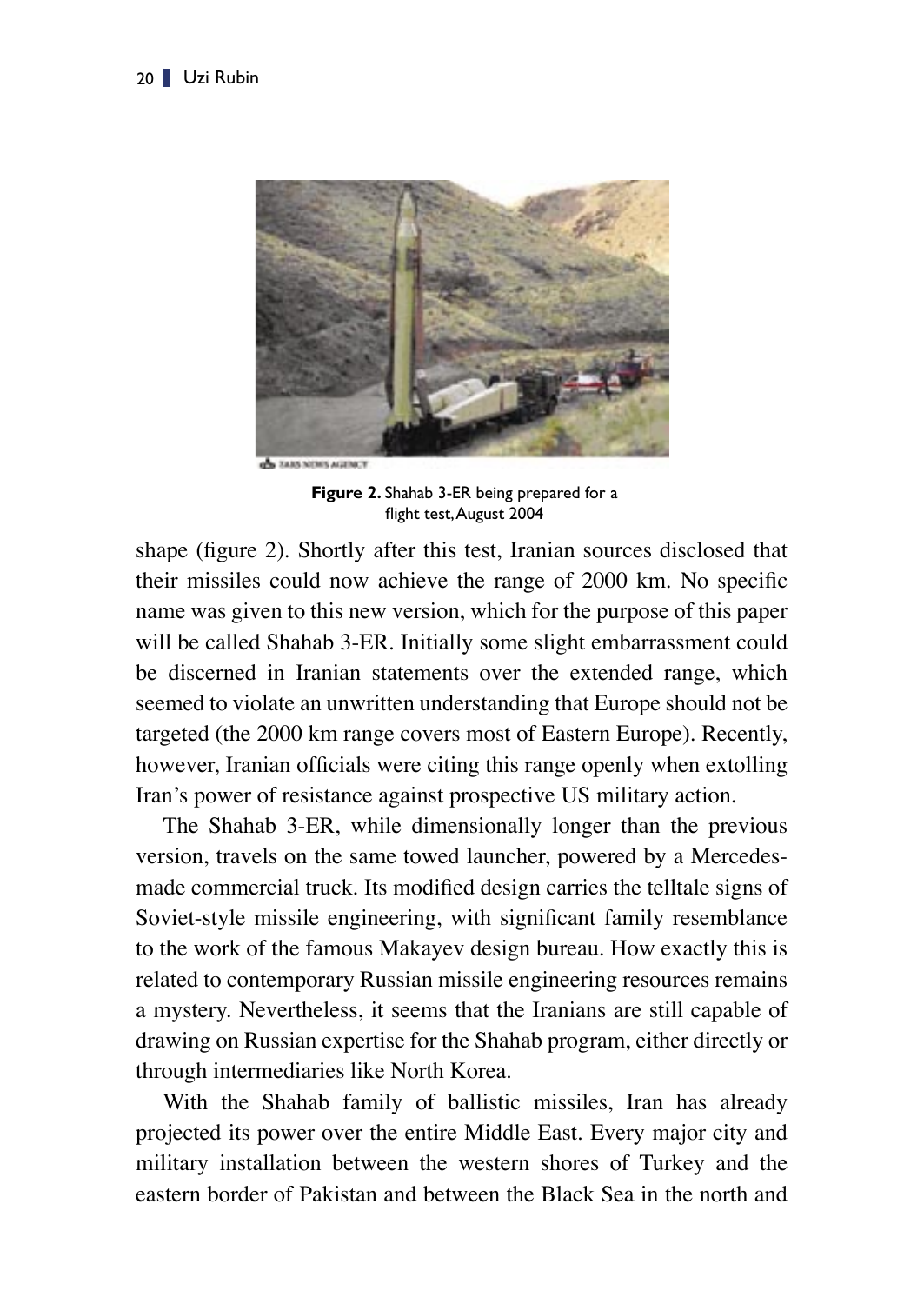the southern narrows of the Red Sea are within range of the Shahab family of missiles. Even more significant, Iranian ballistic missiles can now cover the entire area of the Middle East from *fixed* sites deep within Iran's borders. The importance of this capability cannot be overemphasized. All the Shahab variants are designed to be transported by and fired from land mobile launchers. The survivability of land mobile missiles is based on their mobility, which permits them to travel from their launch sites into hiding places shortly after firing off their missiles. This is how Saddam's missileers evaded the US air assets sent to destroy their launchers during the 1991 Gulf War. Yet land mobility carries its own risks to survivability: if provided with timely intelligence, the attacker can theoretically intercept and destroy land mobile launchers when they are on the move for operational or logistics purposes. Hence, suitably hardened fixed sites were preferred by both superpowers as the chief (and in the case of the US, the exclusive) basing mode of the core of their ground based ICBMs. There are indications that the Iranians are now following suit.



**Figure 3.** Iran's Shahab missile power projection from hardened fixed sites (site locations are notional)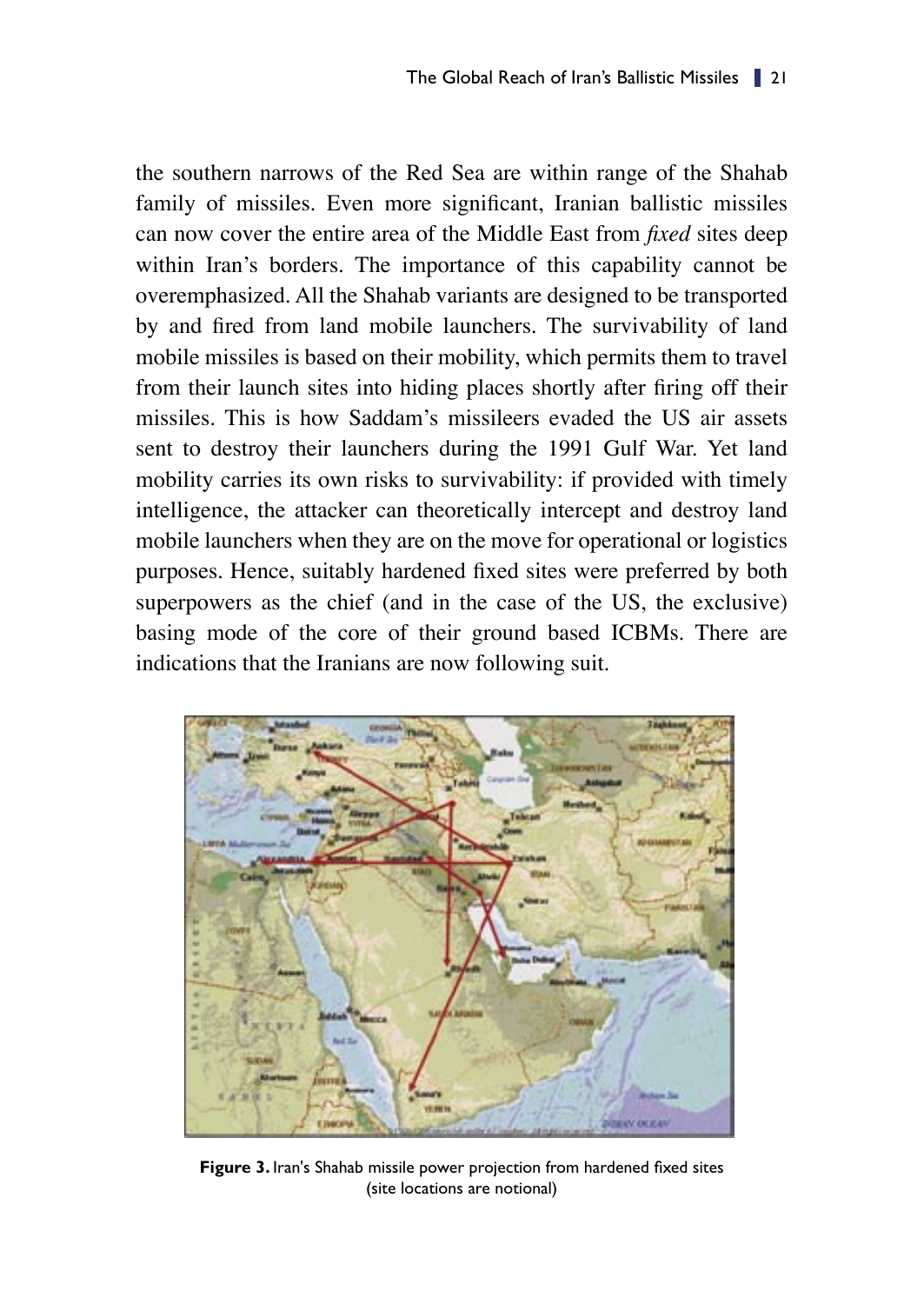Without the need to move the launchers from one spot to another over open roads to cover far-removed targets to the east, south, and west, Iran's missiles are significantly less vulnerable to preemption. In fact, Iran can afford to deploy them from fixed silos – indeed the first indications that Iran is doing so have been recently hinted at in the open media. Figure 3 illustrates the power projection and survivability potential of Iran's missile. The 580 km Shahab 2 can hit both Baghdad and Doha without moving from a launch point in the Shat El Arab area. A Shahab 3 missile can hit Tel Aviv or Riyadh from a fixed launch point near Tabriz. Ankara (Turkey), Alexandria (Egypt), and Sana'a (Yemen) are all within range of a Shahab 3-ER launcher positioned in a fixed site near Esfahan.

With this kind of power projection capability, namely, with missiles that are both capable of reaching every corner of the Middle East and survivable against preemption, Iran is already the major missile power of the region, at least in theory. The effectiveness of its missiles, however, seems to qualify this capability to some extent.



**Figure 4.** Shahab 3 in Tehran with the banner "Israel should be wiped off the map," September 1999. Similar banners have since been displayed on Shahab 3 launchers in every annual Martyr's Week parade.

The Shahab missiles are frequently used by Iran to impress and dazzle. Since 1999, the Shahab 3 and its ER variant have been paraded before Iran's leaders (and the world's TV cameras) each September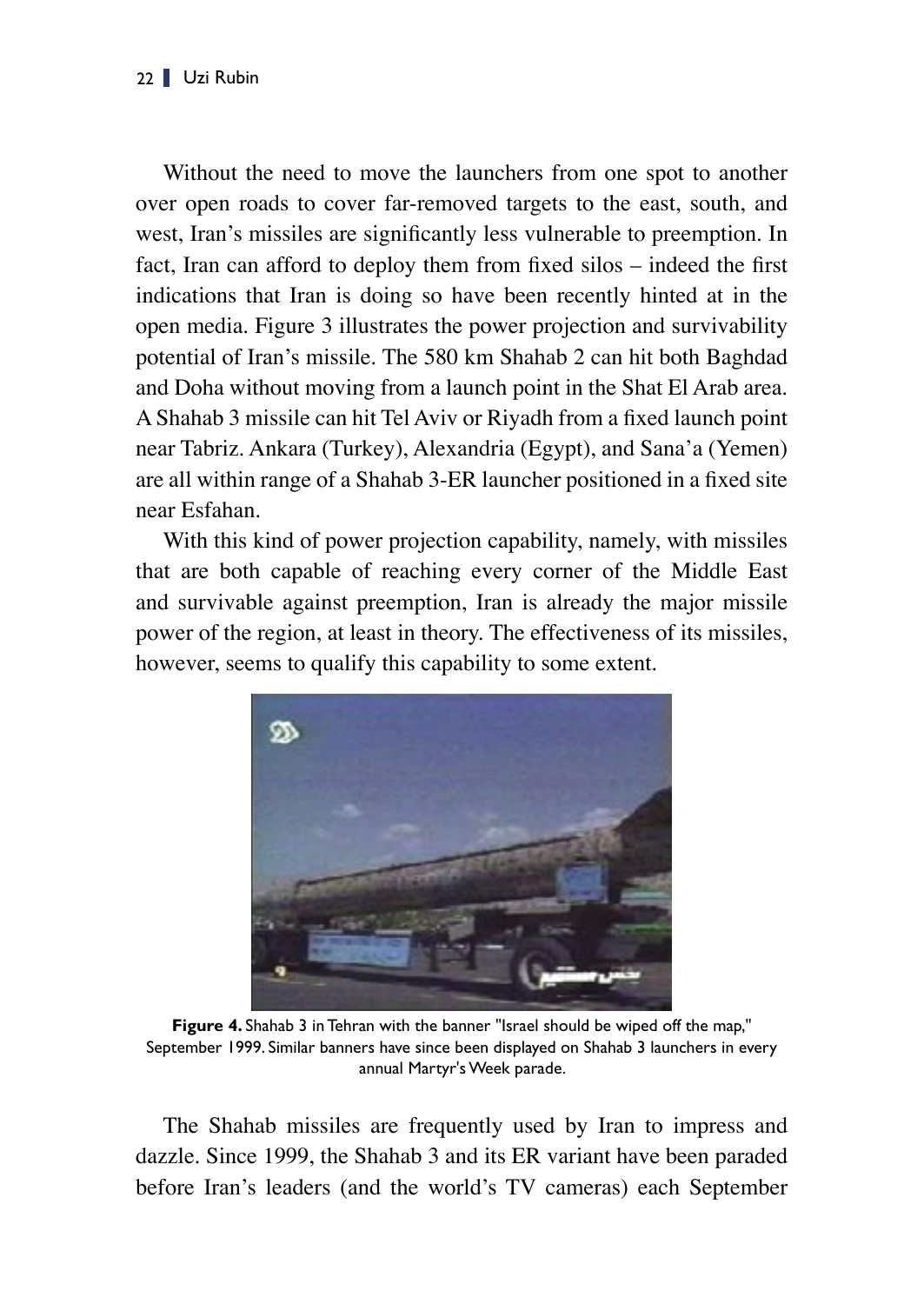during the annual Martyr's Week (the Iran-Iraq War commemoration) ceremony. The number of paraded missiles varies from year to year, the highest to date being six missiles. From 2004 and on, the annual parade has included the new ER version. Invariably two of the Shahab 3 launchers carry giant banners with anti-Israel and anti-US slogans, such as "Israel should be wiped off the map" and "We shall crush the US," or equivalent sentiments (figure 4). The slogans are written in English and/or Persian. Clearly, the Shahab 3 is not just a strategic weapon: it is meant to have a psychological impact no less than it is meant to work as a military weapon system.

And in fact, it is the technical viability of the missile that is somewhat questionable, at least in Western eyes. Since it is impossible to hide the flight testing of ballistic missiles the size of the Shahab 3 from the prying eyes of the US early warning satellites, the number and frequency of the Shahab 3 tests of all variants is fairly well known. Observations from space can reveal some information about the degree of success in such tests. The Iranian policy on disclosing the Shahab 3 test has not been consistent. In some cases the tests were advertised with great fanfare by Iran's media; in other cases the Iranians remained silent, but the Western media nevertheless reported on the tests. Hence, the record of the Shahab 3 flight test and some idea about the rate of success is available from open sources. It seems that in the eight years between the first Shahab 3 flight test in July 1998 and the most recent flight test of May 2006, only ten flight tests were conducted. This is a remarkably low number for what is surely a strategic weapon for Iran. Moreover, according to Western sources, about half of those tests ended in total or partial failure. With this kind of record, no Western armed force would have declared any of the Shahab 3 versions as fully operational and ready for deployment. Yet the Iranians have done so, and with considerable relish since three years ago, at a time when the missile was tested barely six times with very mixed results. Not only did Iran "induct" the Shahab 3 into its strategic rocket forces in July 2003 with an impressive martial ceremony; it has also declared an increase in production rate to several units per month. Evidently, the less than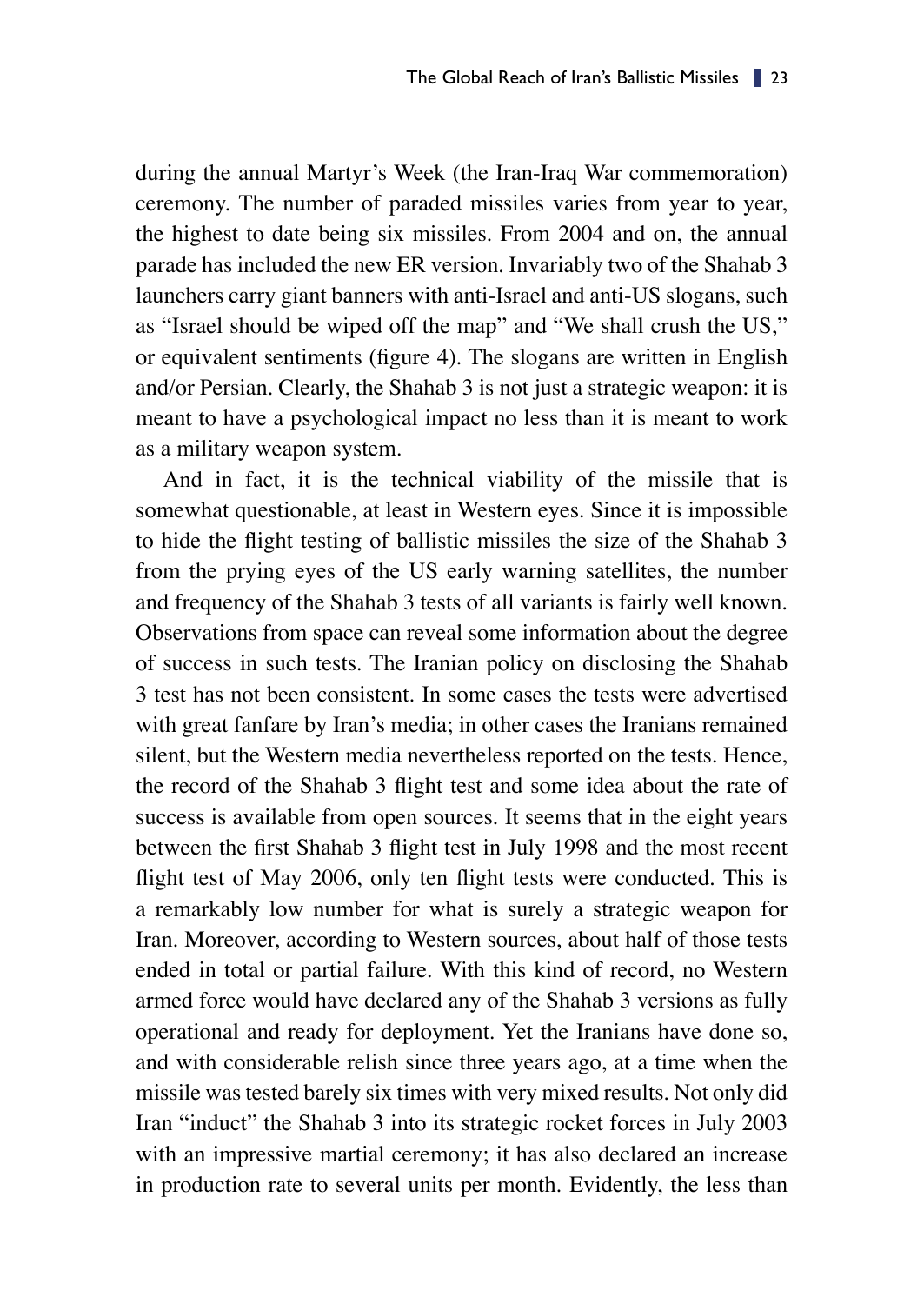stellar record of the Shahab flight test program has not discouraged Iran's military authorities.

In Western practice, any weapon system that is not proven by a high rate of success in the test range is not considered operational and will not be mass produced for operational use until fully qualified. The Iranians' approach seems to be very different: if the design works once or twice in the test range, they are apparently ready to take the chance that it will also work in the battlefield and move it to series production and deployment. Rigorous qualification can come later. This telescoped approach permits them to reap the full propaganda benefit from the Shahab family of missiles, highlighted by the enthusiastic promotion in the annual military parades, years before the weapon is destined to achieve maturity in Western terms.

It is dangerous, however, to dismiss the Shahab 3 line of missiles as mere window dressing. While their flight test record is mixed, there is a general agreement by foreign observers that some of their tests were indeed successful, proving the design as viable, if as yet not entirely reliable. Iran's claim of a 2000 km range should also not be dismissed. While there is no information so far about any test to the full 2000 km range, this does not mean that the missile will not be able to reach it if so programmed. Since the Iranian rocket forces have deployed the Shahab 3 for several years already, they must have accumulated considerable experience in operating it. There should be no doubt that in case of conflict, Iran will launch Shahab 3 missiles regardless of their flight test record, and that some of them will reach their destinations. Once the Iranians claim their Shahab missiles are operational, Iran's neighbors and the rest of the world should take this claim at face value and factor it into their defense plans.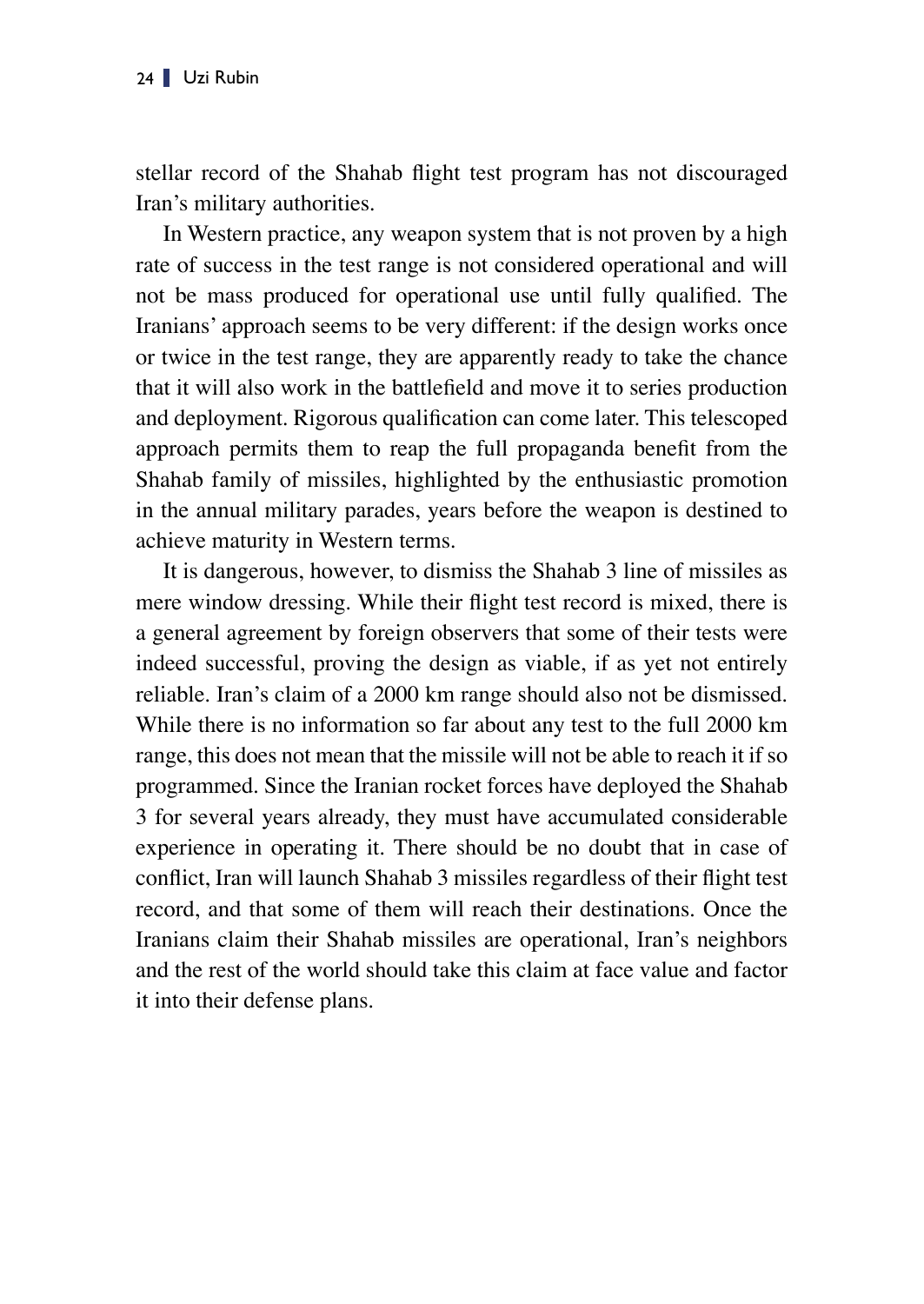## *3 Solid Propellant Ballistic Missiles*

It May 2005, Iran's then-minister of defense, Ali Shamkhani, made a statement that Iran had succeeded in testing solid propellant rocket motors for a "twin engine" (two-stage?) missile. Later Iranian disclosures hinted that this rocket motor was designed for the Shahab missile. Shamkhani himself went on the record with lengthy explications why solid rockets were superior to liquid rockets in achieving better accuracy.

Iran manufactured small diameter solid propellant rocket motors for its unguided Zelzal heavy rockets for quite some time prior to Shamkhani's statement. Hence, his revelations must reflect some significant progress in Iran's missile capabilities. From his elaborate extolling of solid propellant rocketry, his allusion to a twin engine missile, and the linking of the new rocket motor to the Shahab missile, it can be inferred that Iran is engaged in a solid propellant, multi-stage strategic range ballistic missile program. Replacement of the current liquid propulsion of the Shahab 3 by solid propulsion makes no sense; this would practically result in a completely new missile and would require redevelopment and retesting. Hence, the linkage of the new rocket capability with the Shahab could be interpreted as a success in the development of solid rocket motors with the Shahab class diameter – about 1.25 to 1.35 meters, according to various sources. If so, this would indeed signify a quantum leap in Iran's engineering prowess: large diameter solid rocketry is far more sophisticated than that of the small diameter motors used for unguided rockets of the Katyusha class, and opens the way to reliable, survivable, multi-stage ballistic missiles and military space launch vehicles. There is no reason to discredit this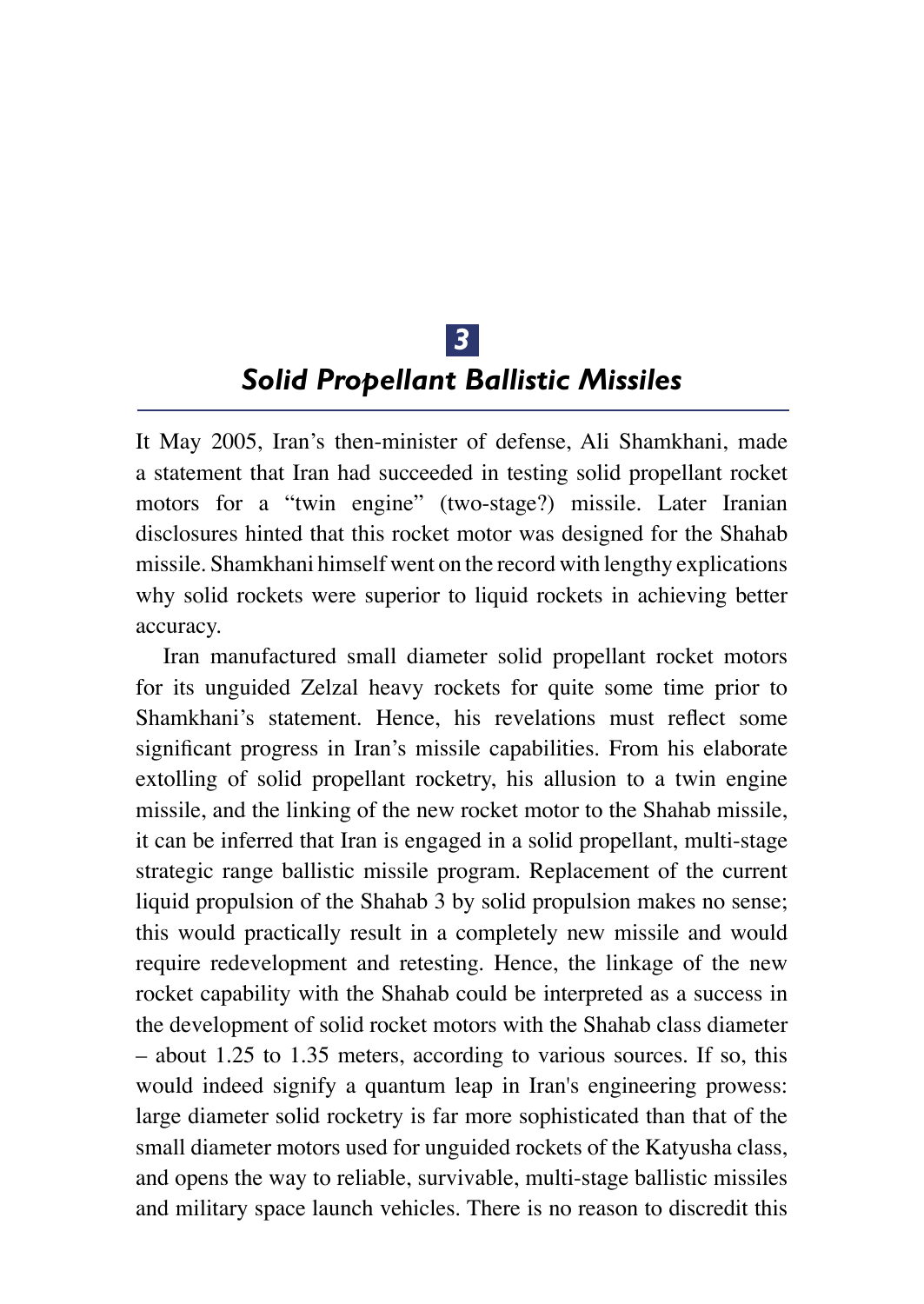information, which would mean that Iran has two parallel lines of strategic rocket development: the liquid propellant line, and the solid propellant line, much like Pakistan, with its (liquid) Ghauri and (solid) Shaheen parallel missile lineages.

Large diameter solid propellant motors can be stacked up to make multi-stage missiles. The Shaheen 2 is a good example: its second stage is a shortened version of its first stage. Thus, Iran's mastery of large diameter solid propulsion is a harbinger of long range solid propellant missiles, and significantly, of multi-stage, efficient satellite launch vehicles for low earth orbit packages.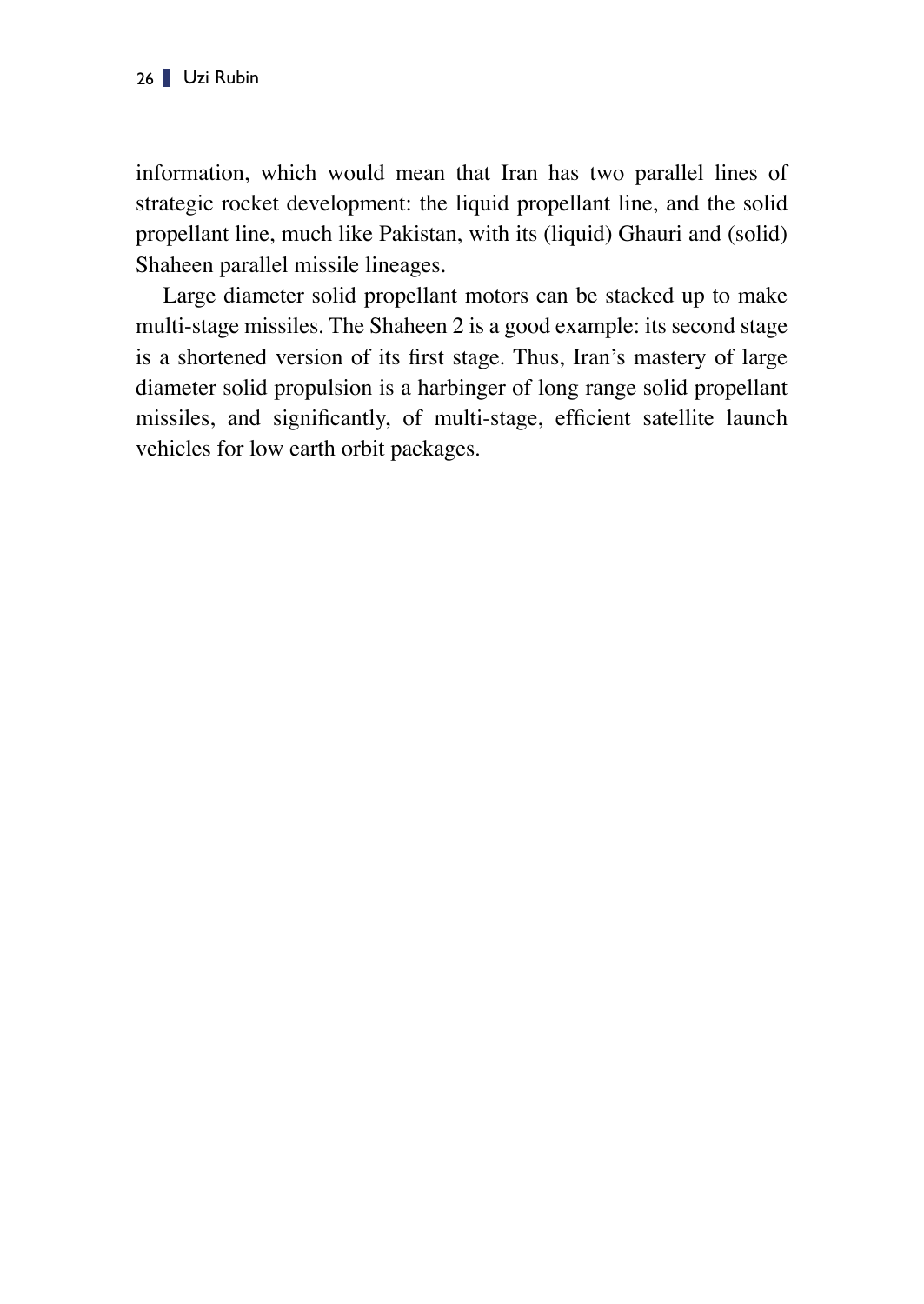## *Cruise Missiles*

4

For some time Iran has been manufacturing long range anti-ship, jet propelled winged missiles, obviously derived from Chinese designs. These are often called cruise missiles, but this is a misnomer. The appellation "cruise missile" belongs to long range jet propelled and winged land attack missiles (or more precisely pilotless aircraft, the German V1 being the earliest precursor of such weapons). Recent revelations hint that Iran may at some time in the future add such weapons to its strategic arsenal.



**Figure 5**. Russia's strategic nuclear capable cruise missile, the Kh55 (NATO code name Kent)

With the breakup of the Soviet Union in 1991, a portion of its nuclear strategic force was marooned in the newly independent Ukraine. This included about 500 or so KH55 (NATO code name AS15 Kent, figure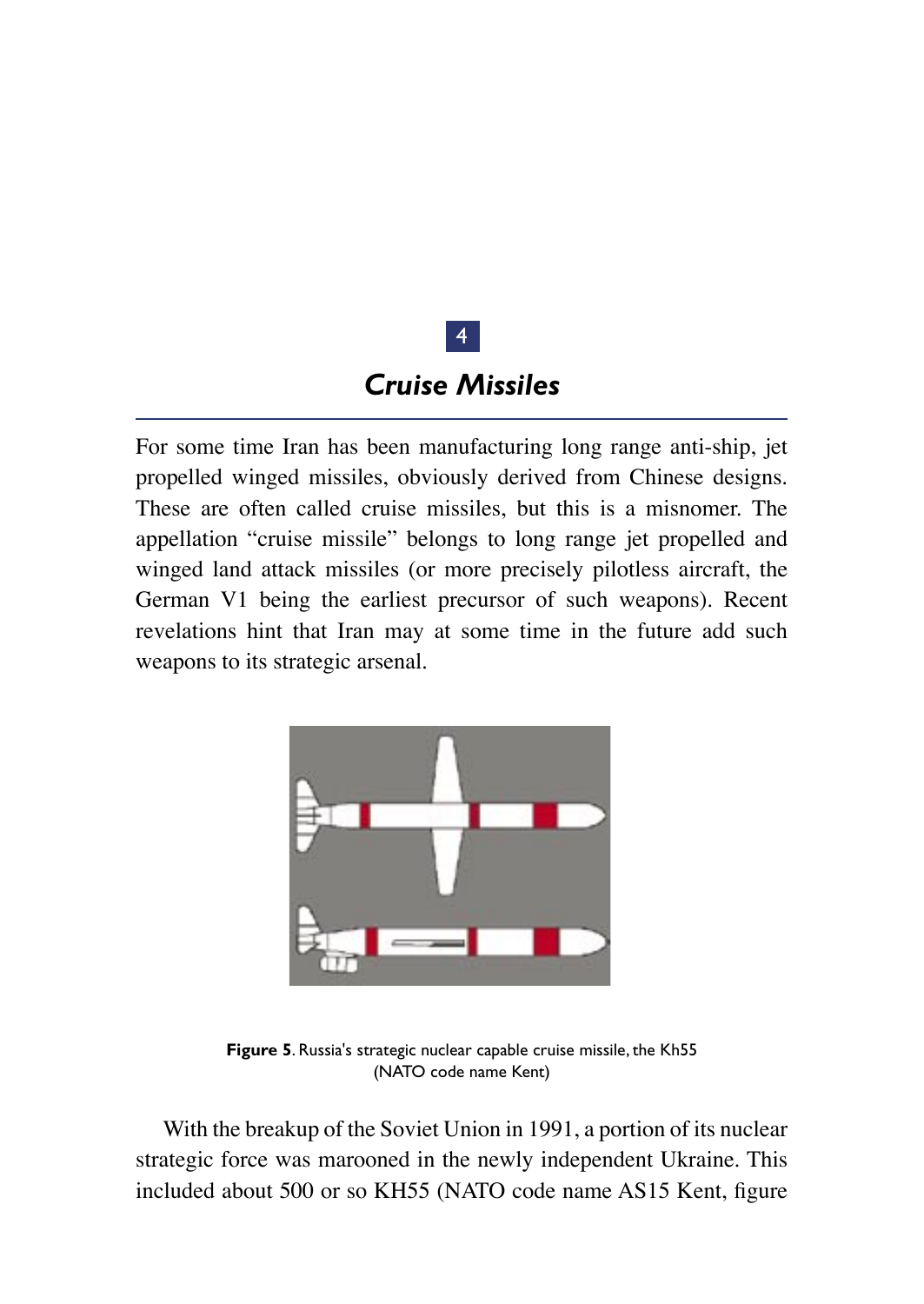5) air launched, nuclear capable cruise missiles. Those missiles, equivalent to the US Tomahawk, have a range of 3000 km. Shortly after the secession of Ukraine, the nuclear warheads of the marooned Kh55s were disassembled from the missiles by Russian air force personnel and shipped back to Russia. The missiles themselves remained in the Ukraine until 2001 or 2002 when a political arrangement between the two countries permitted their repatriation to Russia, where they have been converted to conventionally armed weapons. According to official Ukrainian government disclosures, between twelve and twenty of the missiles never reached Russia. They were diverted by corrupt officials of the previous regime to China, Iran, and probably also to North Korea.

That Iran was interested in acquiring this type of weapon is only natural. After all, US cruise missiles featured prominently in the 1991 Gulf War and in Iraq in 2003, as well as in several inter-war strikes against Saddam's Iraq. The Kh55, however, is not readily useable by Iran: it is an air-dropped weapon that can currently be launched from only two types of aircraft, the Tupolev 95 Bear turboprop bomber, and the Tupolev 160 Blackjack supersonic bomber, which Iran does not possess. The missile can be converted to land based launching by the addition of a booster rocket, but the small number of stolen Kents would not make such a conversion profitable. Even if most of the shipment went to Iran (various sources claim that only six to eight missiles reached Tehran) such small numbers do not make an arsenal, and it is more likely that the missiles were stolen for study and emulations. The Kh55 is equipped with an efficient small fan jet engine, a key technology for long range cruise missiles that has been mastered to date only in the US, Russia, and Europe. It is also equipped with a sophisticated guidance system. Thus, it is reasonable to assume that the theft of the KH55s will serve for the development of an indigenous version of a strategic cruise missile, perhaps through a joint program of the three participants in the theft. The eventual surfacing of an Iranian strategic cruise missile can therefore be anticipated with some degree of confidence.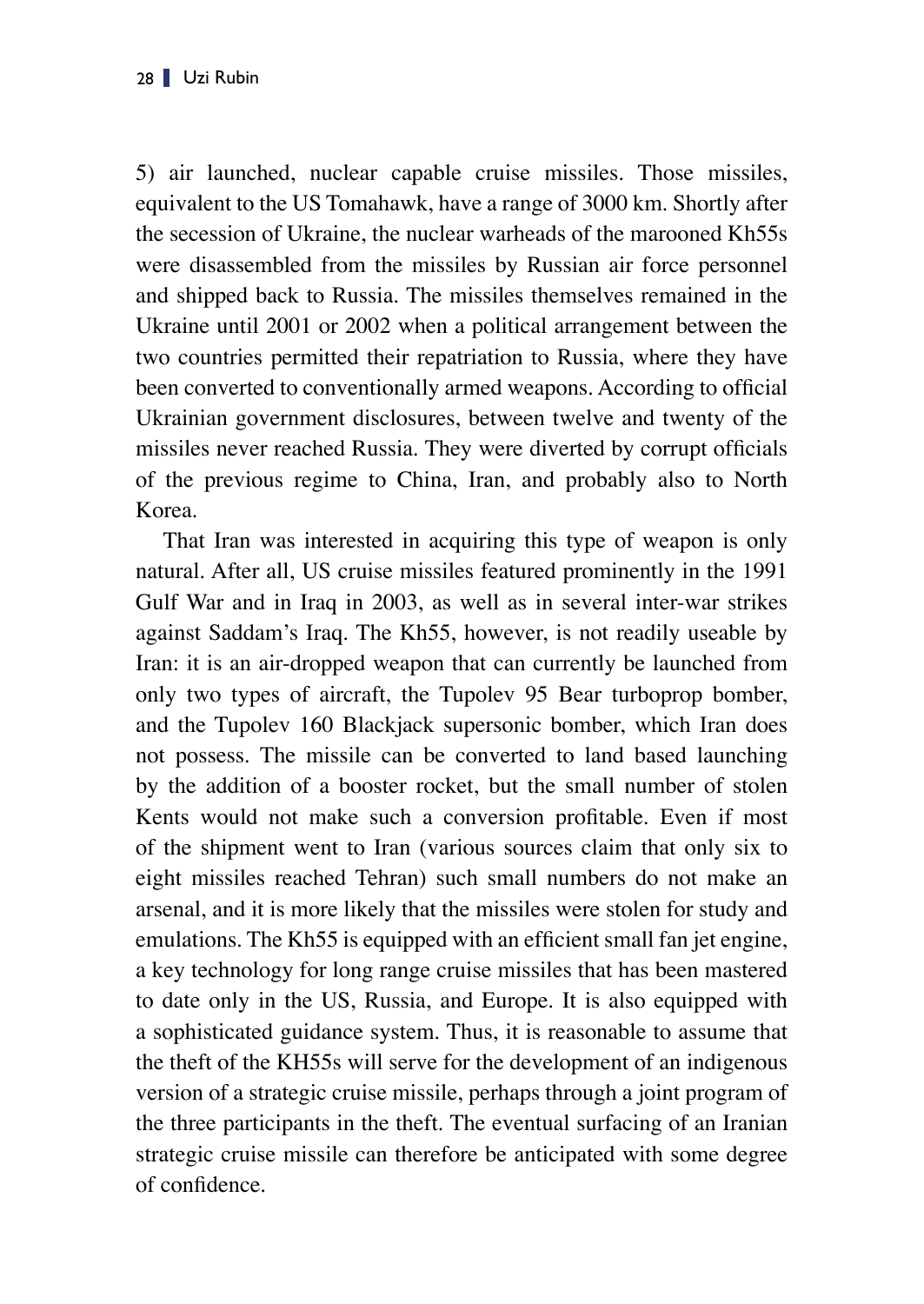### 5

### *The Newly Acquired BM25 Ballistic Missile*

In January 2006, a German newspaper revealed the transfer of a new type of missile from North Korea to Iran, dubbed BM25 and having a range of 3500 km. The transfer of the new missiles to Iran was subsequently confirmed by Israel's chief of military intelligence, General Amos Yadlin, although the attributed range in his statement was 2500 km. The missile is reported to be a land based, extended range version of the venerable Soviet era SSN6 SLBM (figure 6). According to the reports, eighteen of those missiles with their launchers were purchased from North Korea. The Iranian government denied the



**Figure 6**. The BM25 (land mobile version of the Soviet SSN6 SLBM) and its range from eastern Iran according to Israeli and German sources (BM25 modeling courtesy of Dr. Robert Schmucker)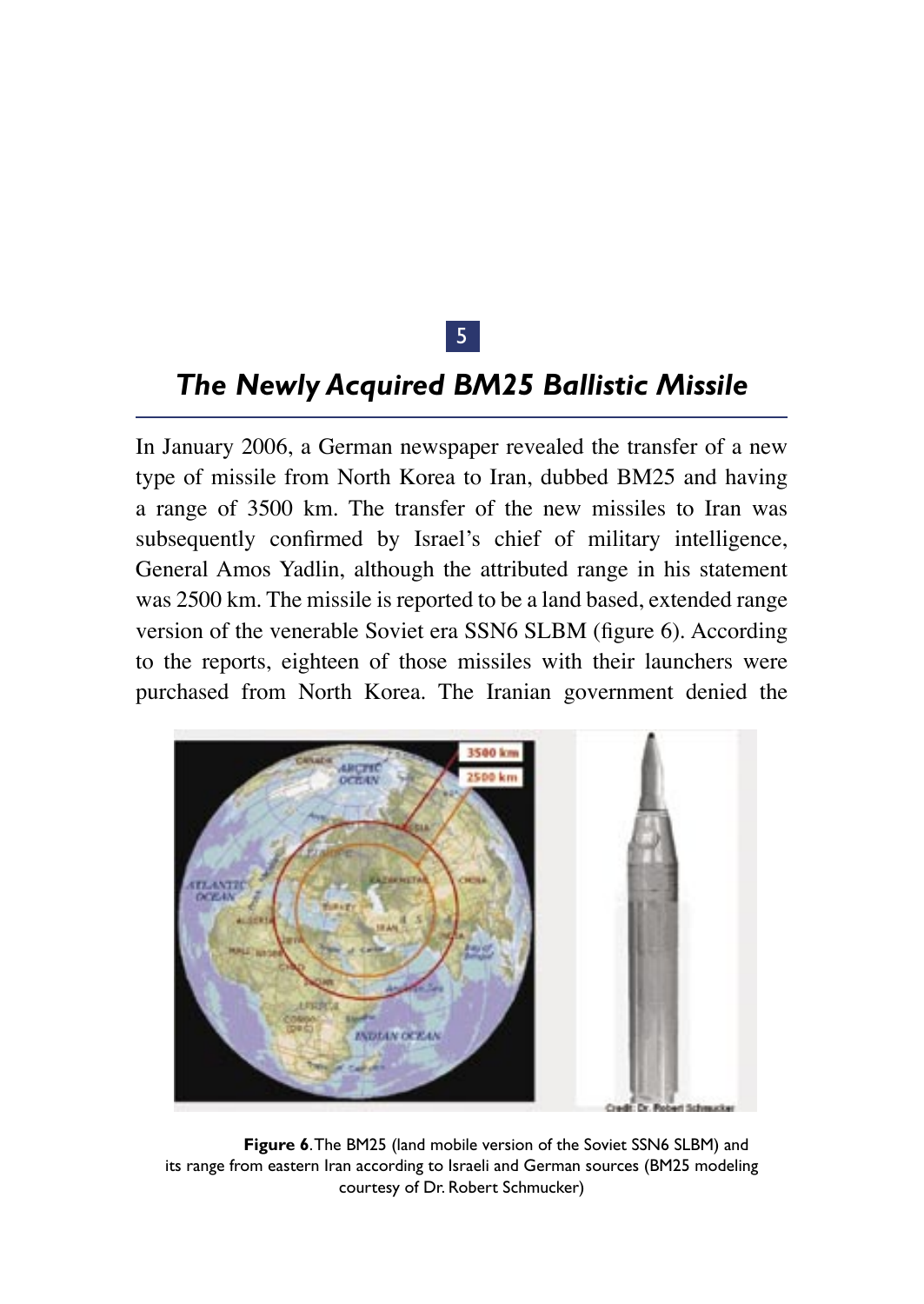reports, while Russia's minister of defense Ivanov denied any Russian government involvement in this affair.

The SSN6 (R27 in Soviet designation) was the first generation Soviet SLBM of the 1960s, roughly equivalent to the US Polaris of the same vintage. Unlike the American missile with its solid propellant rocket motor, the SSN6 was powered by a storable liquid propulsion system. While this technology does not match the rugged simplicity of solid propulsion, it nevertheless permits the launching of the missile at a moment's notice without the need for a protracted fueling up process. The feature of instant readiness is mandatory for missiles based in submarines, where the process of fueling up prior to their launching is hazardous to the safety of the boat and jeopardizes its survival.

The SSN6 was operational in the Soviet navy even past the dissolution of the USSR, the last missiles of that type being decommissioned in 1993. According to one source, $3$  the North Koreans managed to acquire this missile's technology sometime between 1992 and 1998 – that is, during the most chaotic period of post-Soviet Russia. In the process of its acquisition, the SSN6 design was modified significantly, the missile being stretched by 15 percent (or 30 percent) to accommodate more fuel and increase its range from the original 2500 km to 3500 km (or 4000 km). Furthermore, the missile's design was adapted for land mobility, the revised missile now being transported on and launched from a ground vehicle.

The technology of storable liquid propulsion is significantly more complex than that of the previous generation of North Korean missiles, and its mastery is not a trivial endeavor: special materials, tools, facilities, and expertise are required. That the North Koreans managed to master this technology on their own from sets of drawings or from the copying of smuggled Russian examples stretches the imagination. Moreover, the metamorphosis of a 2500 km SLBM into a 3500 km land based missile requires fundamental modifications. Lengthening the missile and adding propellant entails significant modification of the airframe

<sup>3</sup> www.globalsecurity.org.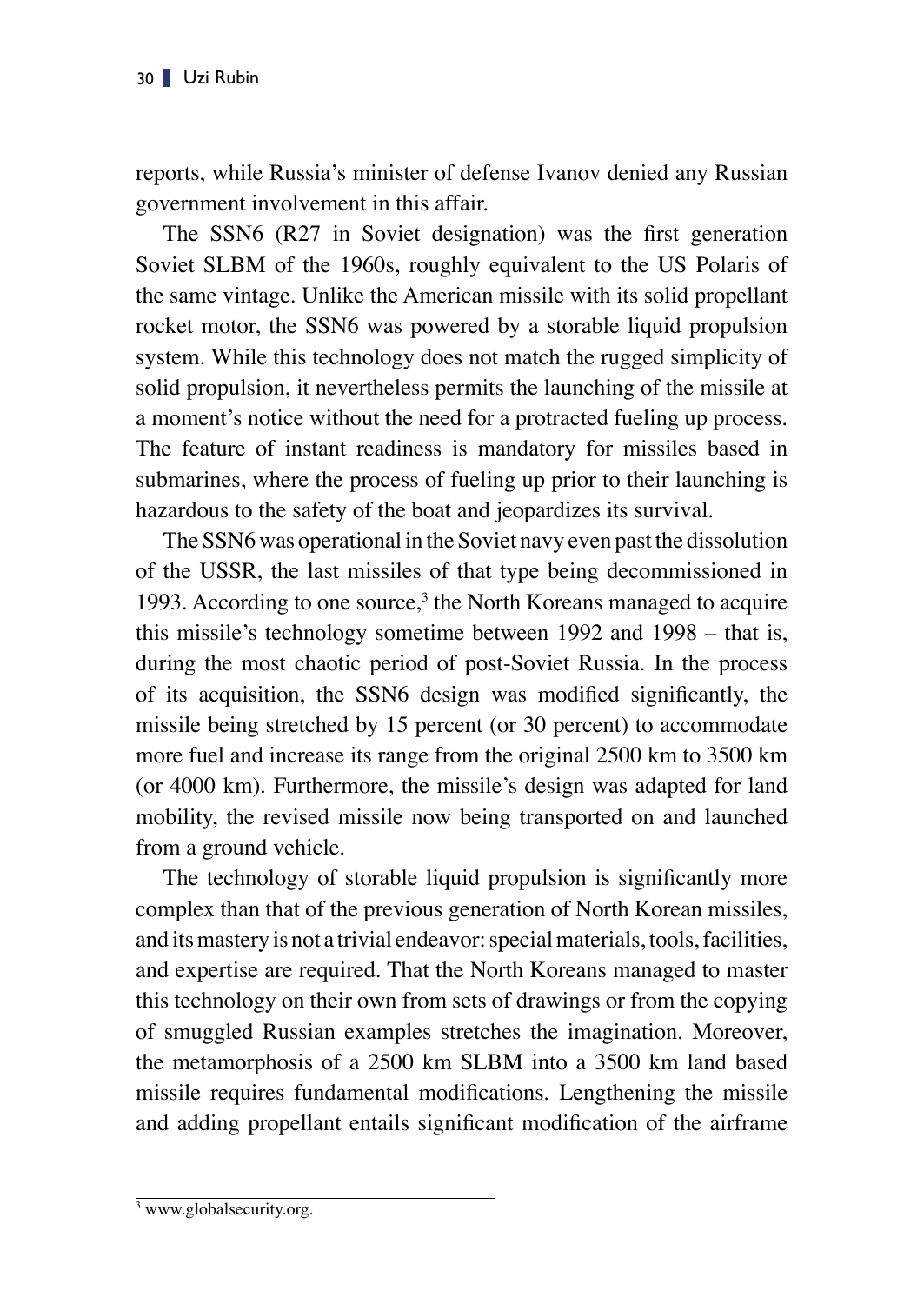and its thermal protection as well as changes to the missile's guidance, control, and trajectories. Taking a basic design that was optimized for the benign, controlled environment of submarines and ruggedizing it to withstand the extreme temperatures – from freezing mountaintops to burning deserts – expected in land based usage requires careful redesign and re-qualification of its internal structures. In a submarine, the missile is stored in and fired from an upright position. A vehiclemounted land based missile is stored horizontally and must be swung into vertical position before launching. This adds yet another layer of required modifications.

That all this was achieved by the North Koreans without direct access to the Russian designers of the SSN6 is hardly credible, to say the least. It stands to reason, then, that the acquisition and modification of the SSN6 was accompanied by a structured technology transfer process, with direct and frequent contacts between the North Korean and Russian rocket teams. That such an intimate and protracted process did not reach the headlines in the West is testimony to the careful cloaking of this illegal operation, which contravened Russia's solemn undertaking to control its missile and missile technology exports. Some hints, however, were leaked to the public media. In one celebrated case, the Russian police stopped a group of Russian engineers from the Makayev design bureau, the designers of the SSN6, from traveling to North Korea. When queried about the purpose of their intended trip, the Makayev engineers claimed that they were working on a North Korean space launcher. The code name of the purported space launcher was, however, identical to the Soviet code name of the SSN6 before its existence was declassified.

Information about the presence in North Korea of a new baby bottleshaped missile hailing from the SSN6 first surfaced in Western media in early 2004. Western intelligence expected the North Koreans to display a new type of long range missile in their September 2003 Independence Day parade. This did not happen, but subsequent reports claimed that the missiles that did not show up were of the new baby bottle type. In that case, it stands to reason that North Korea had inducted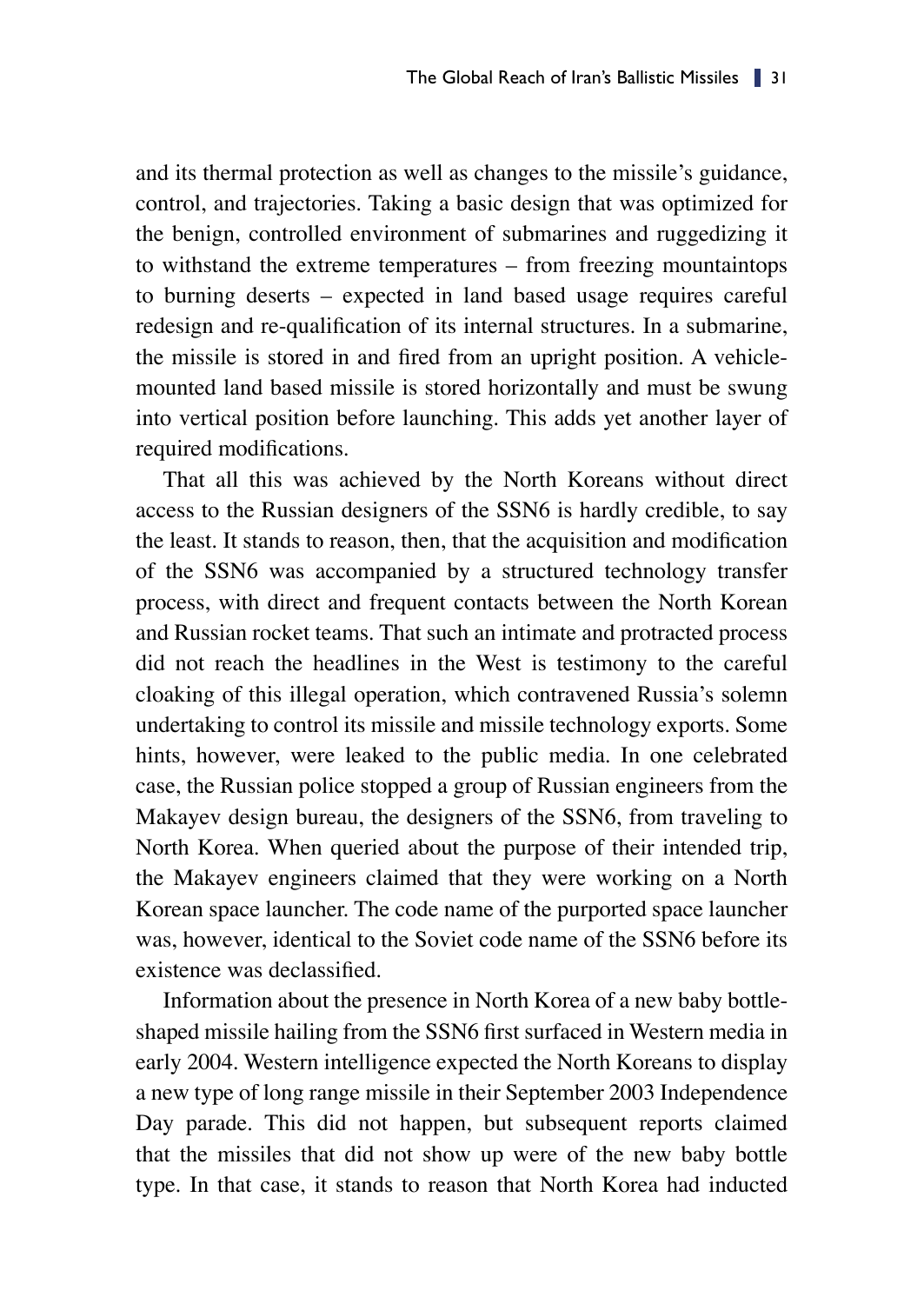the new missile into its strategic rocket forces and was deploying it operationally. Curiously enough, though, there has been no reliable report to date of any flight testing of this missile from North Korea or in fact from anywhere else. The changes made to the basic design of the SSN6 to transform it into an extended range land mobile missile must have resulted in what was practically a completely new missile. No armed force in the West – in fact, not even Russia or China – would have deployed such a missile operationally without several successful flight tests. Yet no "baby bottle" of North Korean origin is known to have been test flown. <sup>4</sup> Even the North Korean Rocketfest of July 4, 2006, when at least seven and perhaps as many as ten missiles of at least three types were launched within hours of each other, apparently did not include a "baby bottle" test.

Two hypotheses can be offered to explain this mystery. First, the revised SSN6 was flight tested in Russia in the course of the technology transfer cum redesign process, perhaps as a condition for the completion of the transaction. Second, as in previous cases, North Korea deployed the missile operationally with an eye to its testing from the territories of overseas customers. If the latter is the case, then North Korea must have had export in mind as one of its objectives in investing resources to acquire and modify the SSN6 missile. If indeed the acquisition of the SSN6 from Russia occurred in the early 1990s as reported, then its coincidence with Iran's initial purchase of the Taeppo Dong missile, later to surface in Iran as the 1300 km Shahab 3, is significant. The income from the sale of the Taeppo Dong to Iran (and Pakistan) might have motivated North Korea to invest in another export bonanza, and perhaps to finance the new endeavor.

Still, there are some more profound mysteries involved in the transfer of the BM25 from North Korea to Iran. First, what drove Iran to buy into an entirely new line of missiles with their associated technology, while the extensive investment in the Shahab 3 system seemed to bear

<sup>4</sup> The Global Security online publication claims that a BM25 was flight tested by Iran on January 17, 2006, and that the range achieved in this test was 3000 km. All other sources report the January 17 event as a Shahab 3 test.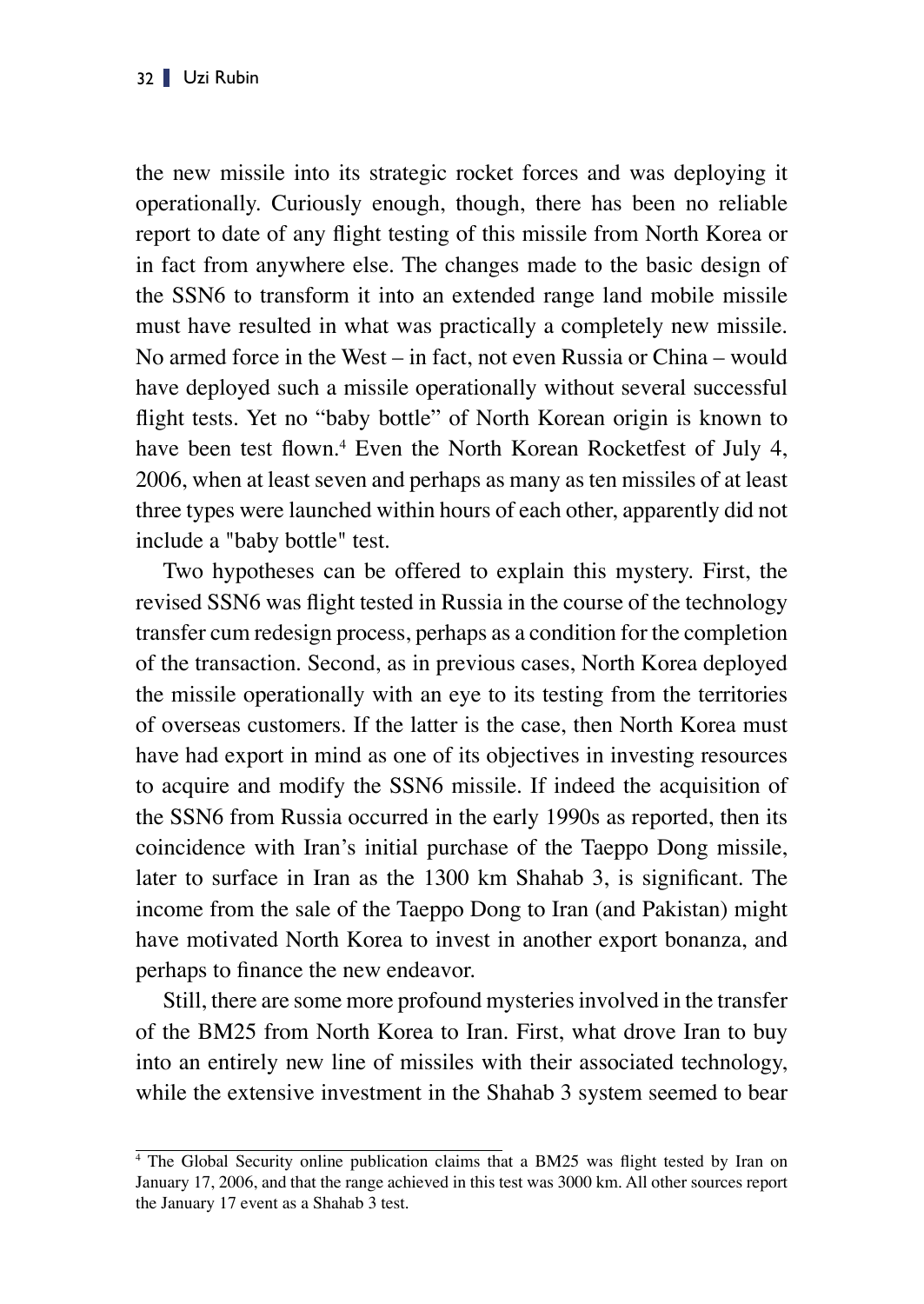fruit? Second, what compelled Iran to buy a missile that had never been tested in flight? Third, was Russia's present administration involved in the transaction? Fourth, how were the missiles transported to Iran?

Iran was already running two parallel long range ballistic missile programs at the time of the BM25 acquisition: the Shahab 3 program, which was already in series production; and the yet unnamed two stage solid propellant ballistic missile program, still in development. Again, this resembles the Pakistani practice of maintaining two parallel ballistic missile programs, the liquid propellant Ghauri (the sibling of the Shahab 3) and the solid propellant Shaheen. There is no satisfactory explanation to date as to what compelled Iran's defense establishment to invest in yet a third line of ballistic missiles with its unique, storable liquid propellant technology. If this was an expression of dissatisfaction from the mixed results of the Shahab 3 flight test record, then why buy a missile that had never been test flown before? If it was to benefit from the enhanced survivability endowed by its lack of need to be fueled before launching, why not wait for the indigenous solid propellant ballistic missile with its even greater survivability? If it was to benefit from the greater reported range of the BM25, why was it so urgent for the Iranians to achieve a range increase by purchasing a new untested missile rather than by waiting for their own two-stage solid propellant ballistic missile to mature? The precise range capability of the BM25 remains unknown, but its maximum attributed figure is 4000 km. This would not give Iran any added clout in the Middle East theater beyond what it already had from the newer version of the Shahab 3, but it would alarm the Europeans, whose entire homeland territories all the way to the Irish Sea would now lie within the range of the new missile. Why alienate the Europeans, when Iran's policy of engagement with them to drive a wedge between Europe and the US seemed to work?

Assuming that Iran did have an urgent need to bridge some undisclosed gap in its missile capability, why did it invest resources in an untested design? According to the reports, the deal included eighteen BM25 missiles and their launchers – a significant stockpile rather than a trade sample. The Iranians are not known for spending money lightly; it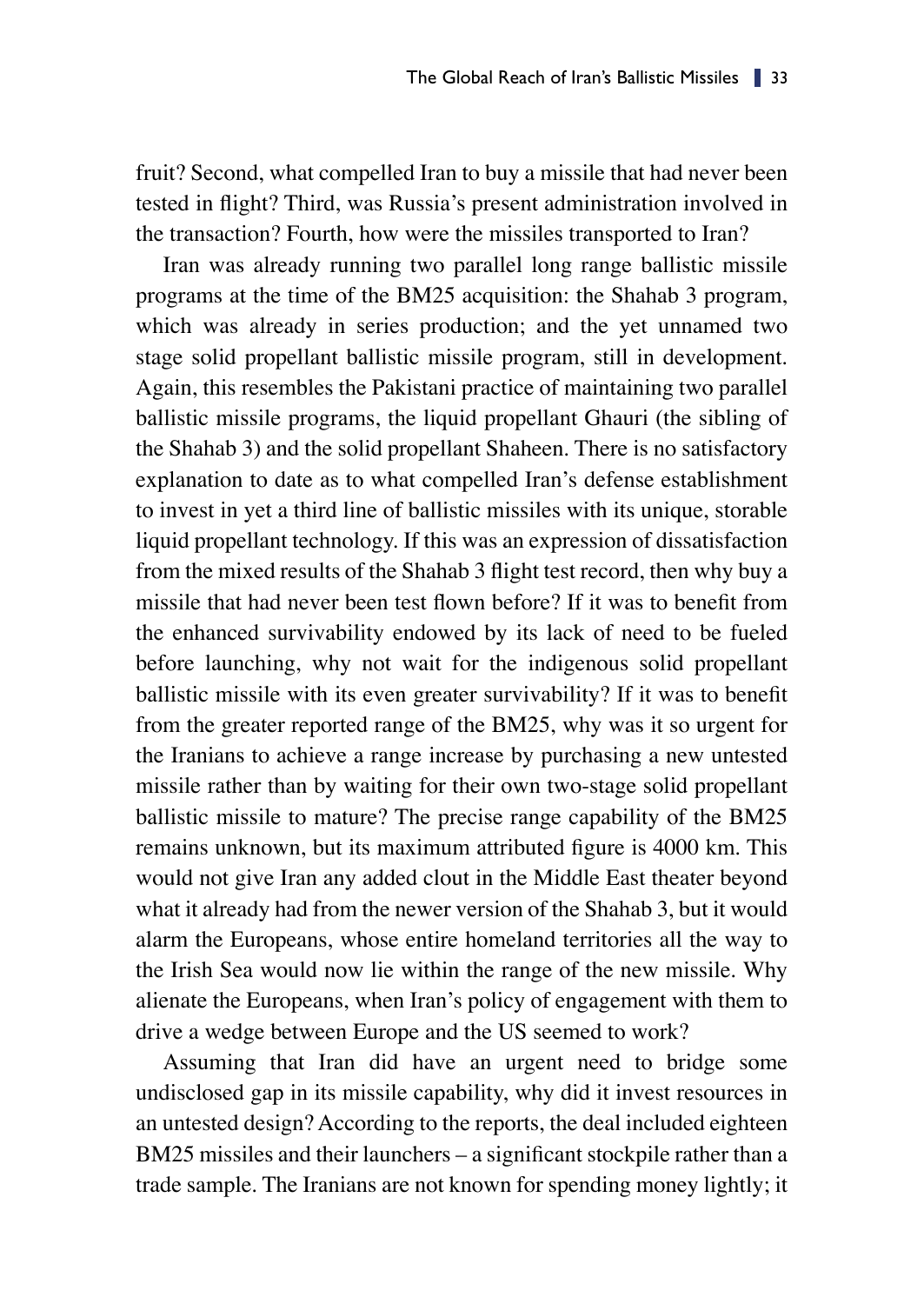stands to reason that in their own eyes they have received value for their money. Perhaps, as speculated above, the BM25 was already tested in Russia in the course of its development. Another possibility is that the deal included flight tests in Iran, yet to be performed, with a North Korean warranty against failures. At this stage, theories abound, but they remain just that – theories.

The sale of eighteen BM25 missiles by North Korea proves the existence of a production line, whether in that country or elsewhere. Even if the missiles were not produced specially but taken out from North Korea's operational stockpile, they had to be manufactured at some time. Assuming that a production line has indeed been established in North Korea, it is hardly conceivable that it is completely independent of Russian support in some materials or components. Now, if the missiles arrived recently in Iran as reported, the deal to buy them and the activity to manufacture or refurbish them occurred during the tenure of the present Russian administration. No support of the production or refurbishment of the Iranian destined missile could take place without the knowledge of the Russian government. This raises the troubling question of Russia's degree of involvement in the transaction. The Russian government's denial of involvement in the transfer of the BM25 from North Korea to Iran is most problematic, in light of the almost unavoidable need for Russian industrial support for the transaction.

Finally, there remains the question of how North Korea transported the missiles to Iran. As a rule, large cargo aircraft belong to licensed and regulated air freight companies. For example, the largest fleet of Antonov 124 heavyweight cargo aircraft – the biggest airlifter in the world – is owned by the Russian registered company Volga-Dnepr. It is reasonable to assume that airlifting such sensitive items as ballistic missiles could not have been accomplished without at least some degree of governmental permission. If, on the other hand, the missiles were moved to Iran aboard North Korean ships (as reported by at least one source), then the question remains why the shipments were not blocked by the naval forces of the PSI signatories, as was done in 2003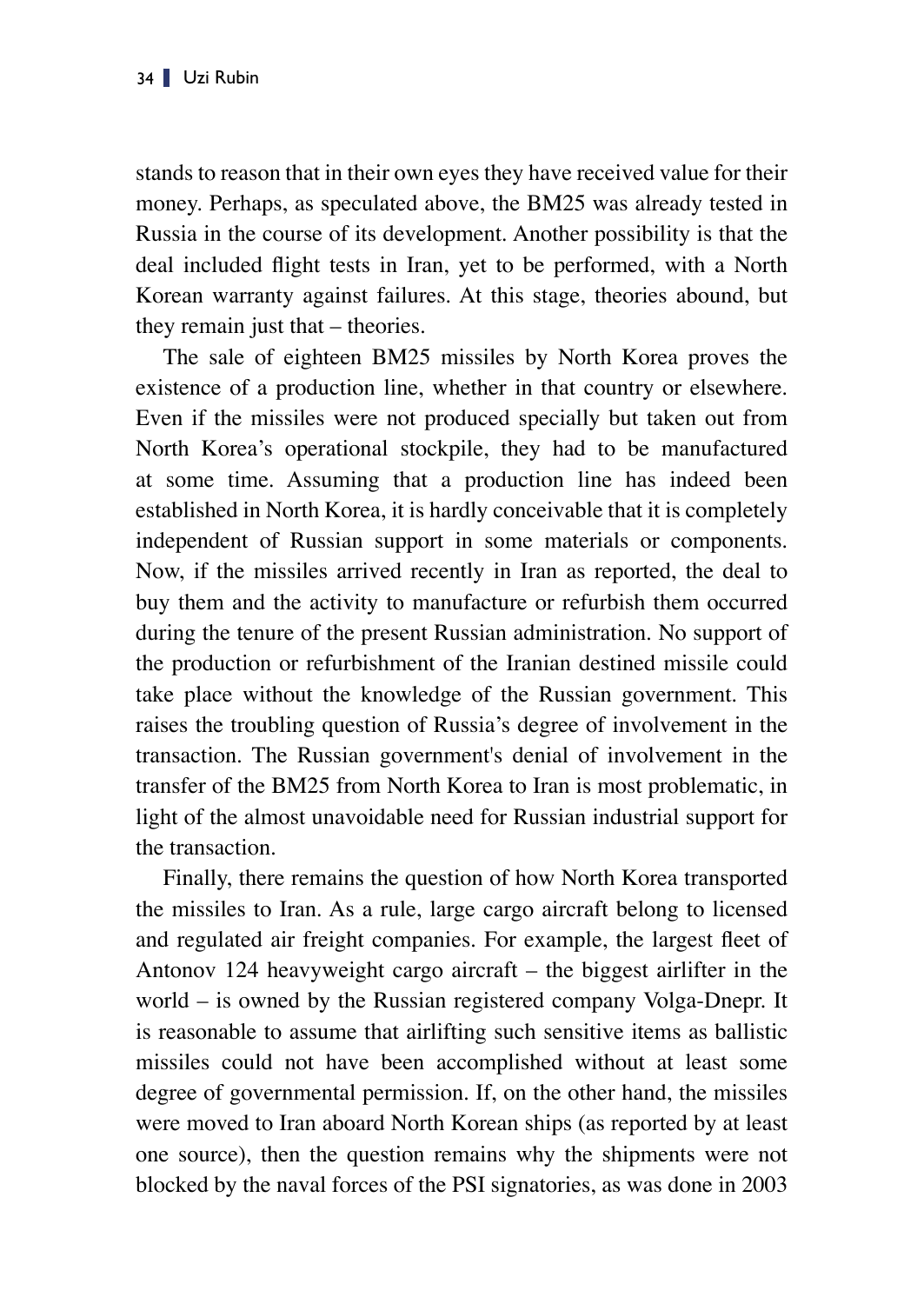in the case of the Scud shipment to Yemen.

No immediate answer to those questions comes to mind. The sale and delivery of the BM25 missiles to Iran is even more enigmatic and more troubling in its potential implications than that of the No Dong / Shahab 3. The BM25 affair seems to be just the tip of a vast proliferation iceberg. It hints at the rich and varied resources that radical proliferators like Iran can draw upon to satisfy their ambitious armament programs. It hints equally at the complicity of otherwise respectable governments and at the apparent helplessness of the West in curbing proliferations of missiles that could threaten its own security.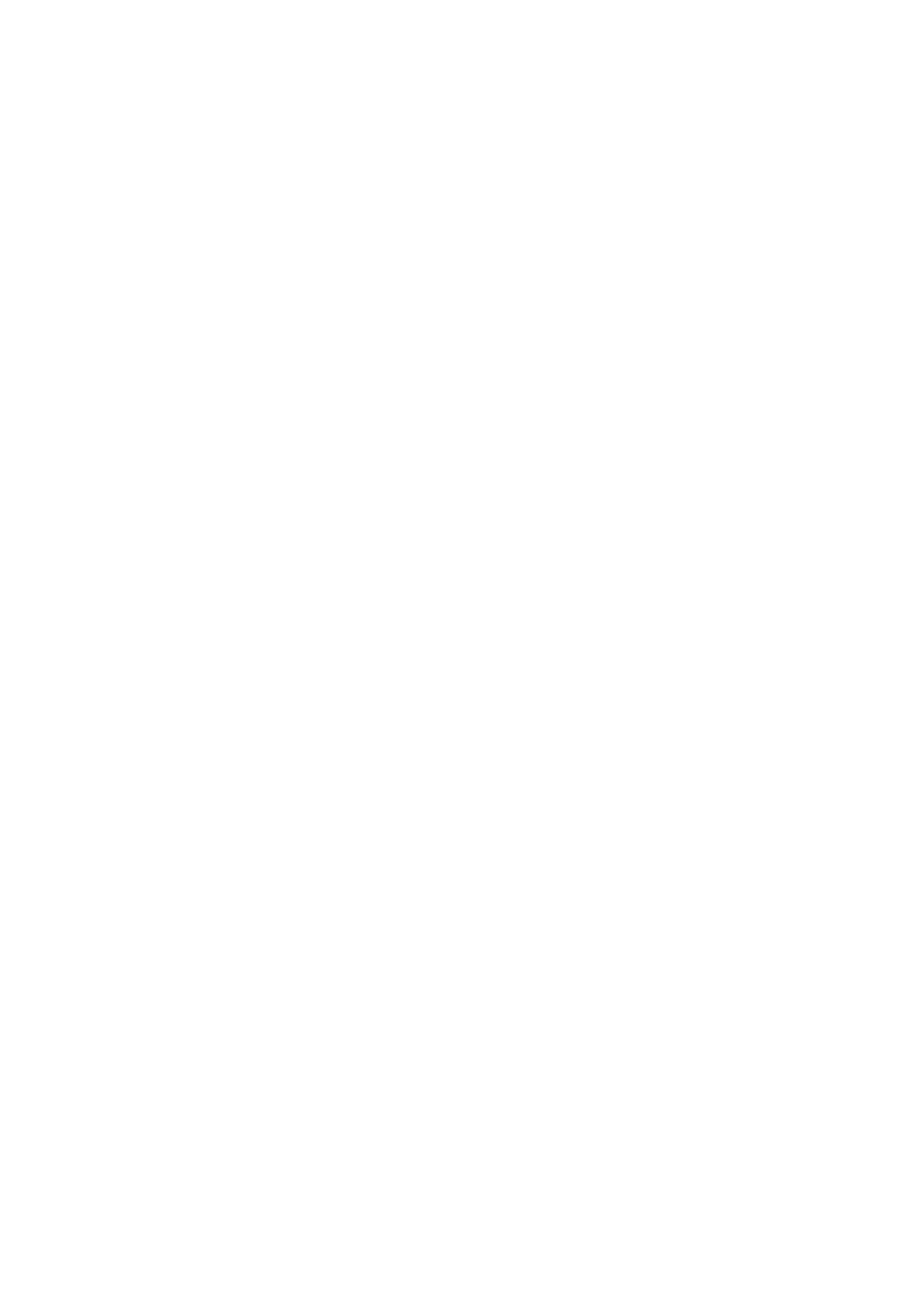### 6

### *Iran's Missile Exports*

Although young in conventional terms, Iran's missile industry is already displaying the symptoms of a military industrial complex. Less than a decade after its establishment, the fledgling missile industry of Iran was already engaged in exporting its products. It is unclear whether this reflects a deliberate government policy of military assistance to like minded states or some local initiatives to generate extra revenues. Most probably, both motivations played a role in prompting the Iranian missile industry to sell its products abroad.

According to one report, the Iranians offered to sell a quantity of Shahab 1 (Scud B) to the Democratic Republic of Congo (formerly Zaire). How this huge and strife ridden country could use those missiles is unclear. More substantially, and probably reflecting the strategic alliance between the two states, Iran has reportedly been supplying Syria with missile-related material and expertise in support of the latter's own vigorous missile program. According to several reports, Iranian experts participated in the establishment of a Scud C (Shahab 2) production line in Syria. Mention was also made of Iranian assistance in solid propellant rocketry, though this seems to involve heavy unguided artillery rockets rather than ballistic missiles proper.

By far the largest and most audacious missile export venture by Iran was its deal with Qaddafi's Libya to supply it with a comprehensive missile facility and industry. That deal, valued at \$12 billion, fell through when Qaddafi reversed his country's policy in 2004 and gave up his nuclear and missile ambition. The recriminations in Tehran over the volte face seemed to revolve around the financial loss to Iran no less than over the "betrayal" of the radical Islamic camp by Qaddafi. The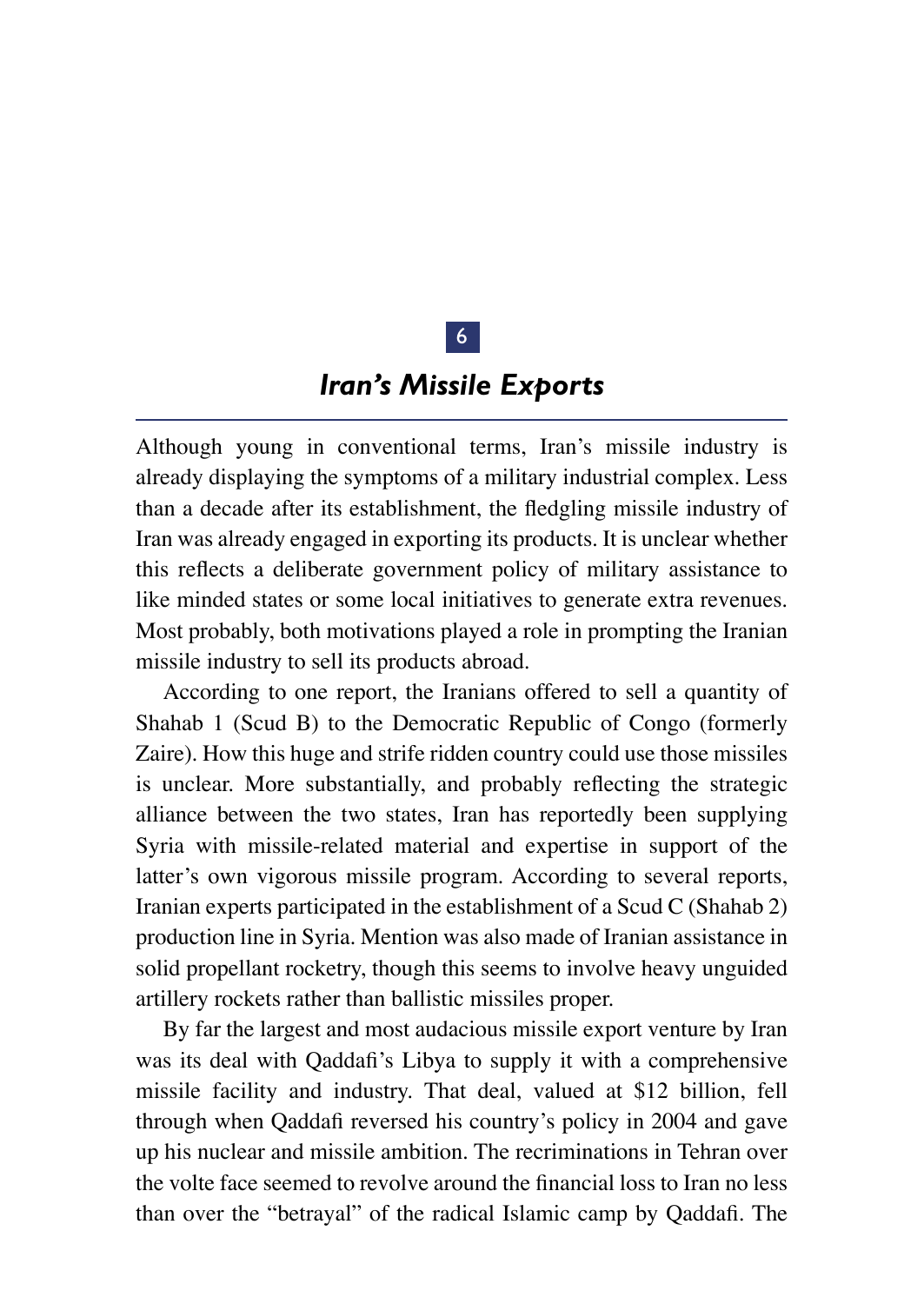transfer of heavy bombardment rockets to Hizbollah by Iran is a case by itself. It is unclear whether this can be regarded as export proper, since it is unknown whether the Lebanese terror organization is required to pay for the rockets. It may well be that the Iranians are transferring them free of charge, as part of an overall policy of deterrence against Israel.

Finally, a recent news item from a website publication reports a brewing deal to sell Iranian Shahab missiles to Venezuela and Cuba. Since the report comes from what is an apparent Venezuelan opposition website, its reliability is questionable. The notion that Fidel Castro might provoke a second Cuban missile crisis is almost ludicrous. At the same time, given the warming relationship and mutual admiration between Venezuela's president Hugo Chavez and Iran's president Mahmoud Ahmadinejad and their shared distaste of the US, the idea of some kind of missile transfer from Iran to Venezuela may not be too imaginary in the future. Perhaps the very appearance of the above news item, far fetched as it seems, might act as a germ of a future deal of this kind.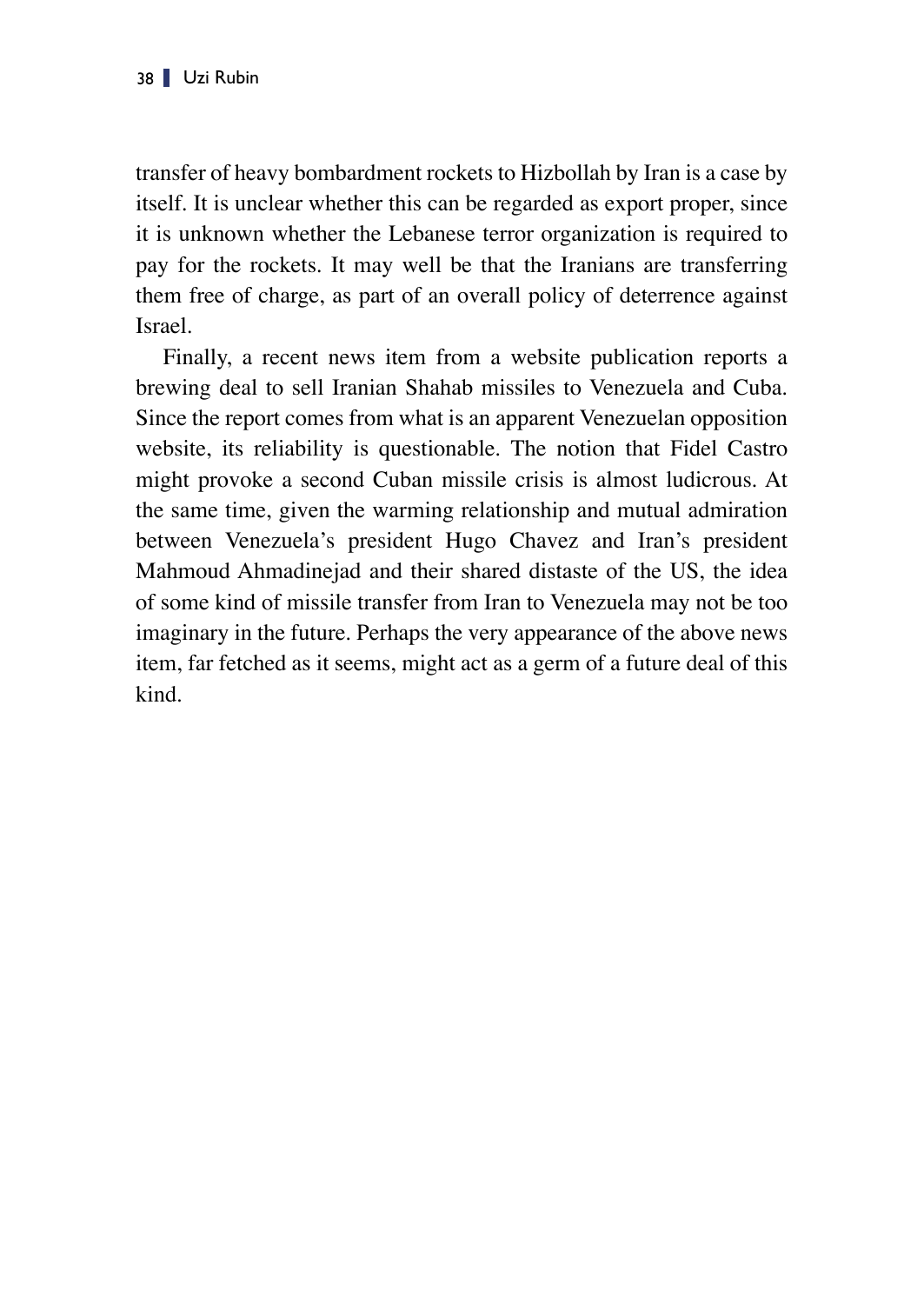## 7

### *Iran's Space Program*

Iran announced its intention of becoming a spacefaring nation almost as soon as it unveiled the Shahab 3 missile. In a televised visit of Iran's supreme leader Ali Khamenei to an Iranian arms exposition in 1998, the cameras recorded a scale model of an SLV (Space Launch Vehicle) with a bulbous nose fairing. Nearby stood a model of a satellite of uncertain provenance (figure 7). The multi-stage SLV had the initials IRIS painted on its sides and was clearly related to the Shahab missile. Analyzing the images, Israeli experts concluded that the IRIS was most probably a "theme SLV" and not a practical design, since its lifting capabilities were calculated to be miniscule.



**Figure 7**. Models of an Iranian indigenous space launch vehicle and a reconnaissance satellite, March 1998

For many years, the SLV program did not feature prominently in Iranian statements and disclosures, although it did surface occasionally. In 2000, when a Shahab 3 test was reported as a failure by US sources, the Iranian minister of defense declared that the tested article had been a prototype SLV with a solid propellant second stage. Later on, an Iranian source claimed that the much speculated upon Shahab 4 missile was in reality an SLV.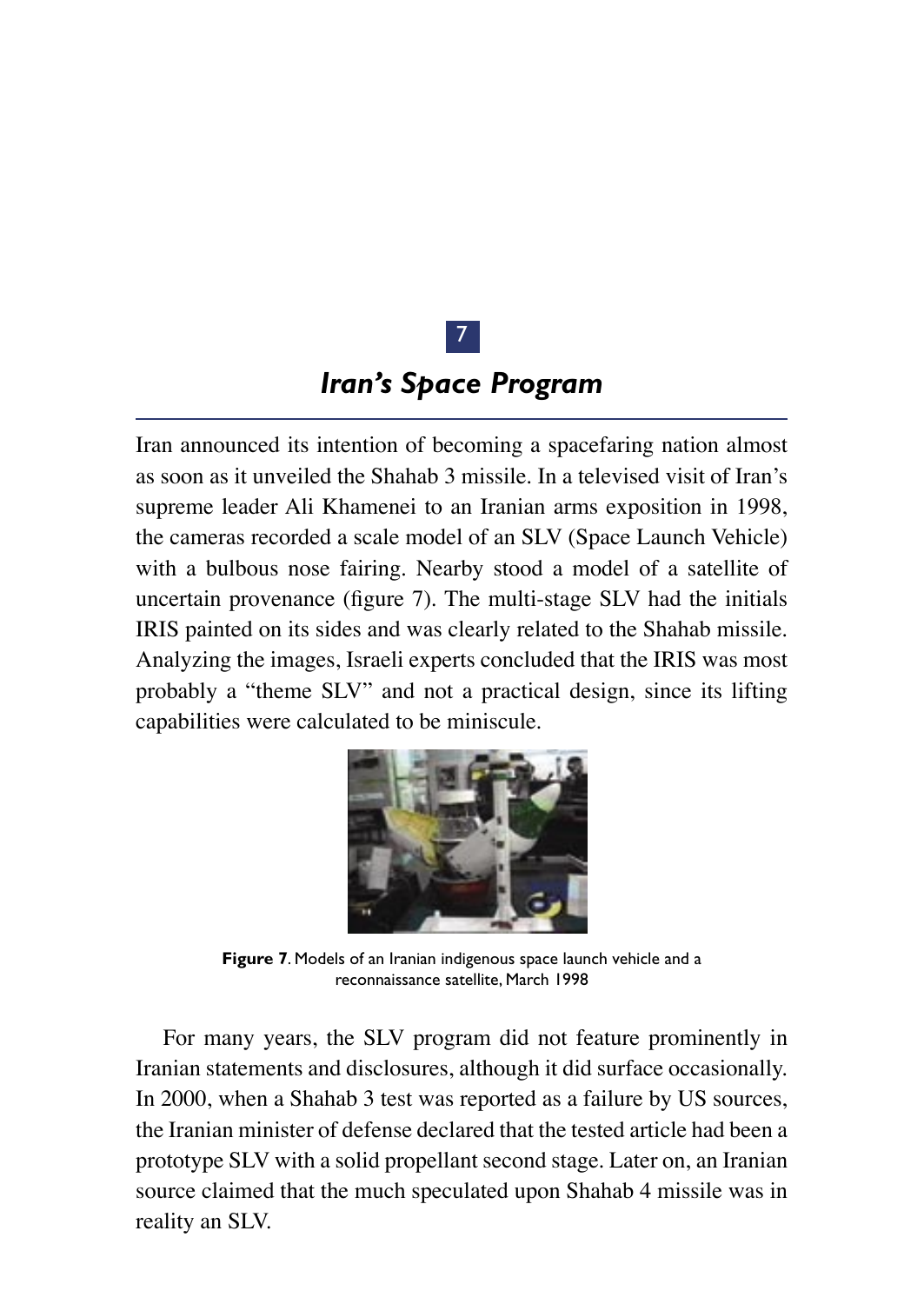In contrast to the dearth of disclosures on the program's progress, Iran used its very existence as leverage, in an attempt to alleviate the impact of the Missile Technology Control Regime on its acquisitions. Iran participated enthusiastically in Russian sponsored conferences on commercial space in the early 2000s, and was very active in convening the UN missile expert committees of 2002–2003. On each occasion, Iranian representatives claimed the right of access to space for peaceful purposes, hence the right to buy SLV technologies. Since SLVs are essentially very long range ballistic missiles, the Iranian demand was tantamount to the revocation of the MTCR.

It was only recently that Iranian publications and statements started to focus once more on the space program, stressing in numerous released statements its satellite aspect, designed purportedly for peaceful purposes, more than the satellite launcher aspect. The number of those programs and even their names shifted frequently, making it difficult to make a definite list of them. It seems that the Iranians are conducting at least four satellite programs (although one Iranian source listed five programs):

- 1. Zoreh: a heavy communication satellite contracted in Russia, to be lofted to geostationary earth orbit by an unspecified Russian SLV. This program was contracted by Iran, but seems to have no Iranian content in the satellite.
- 2. Safrir 313 (name uncertain): a light Iranian-made satellite of about 20 kg, to be lofted to low earth orbit by an Iranian SLV, probably from an Iranian spaceport. This would be Iran's "entry ticket" into space and a confirmation of Iran's spacefaring status. Iranian statements in late 2004 spoke about launching it in March–April 2005. This did not happen, and no new date has been mentioned since then. This may indicate that the program is suffering from some significant problems.
- 3. Mesbah: a light satellite weighing 70 kg, to be lofted to low earth orbit by an unspecified Russian SLV. The satellite was contracted with the Italian company of Carlo Gavazzi, a reputable satellite maker. This satellite is touted as a joint Italian–Iranian project, but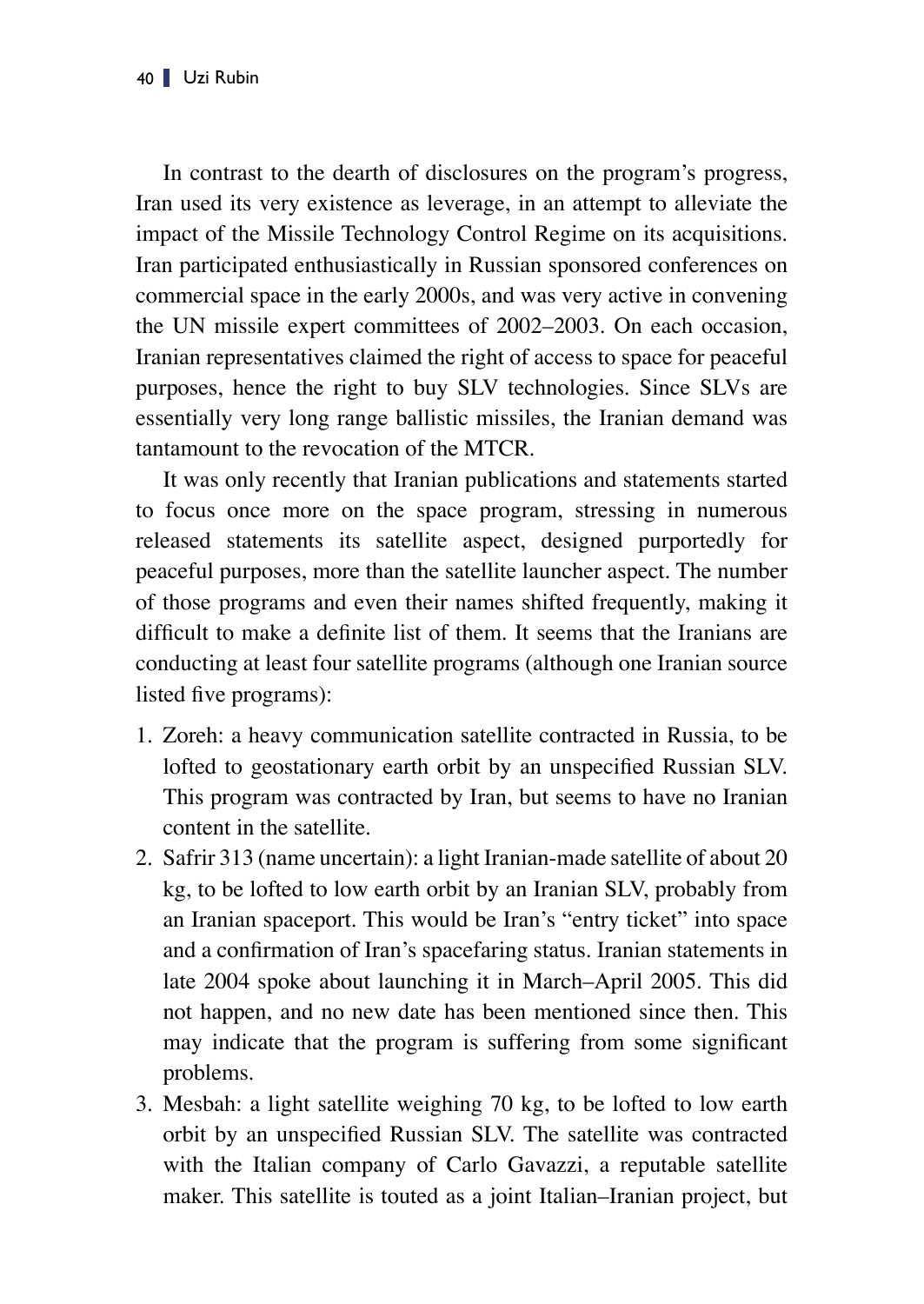there is no information about the Iranian content in it, and its purpose and on board instruments remain undisclosed beyond the ambiguous objective of "research."

4. Sina 1: a communication and earth observations satellite, made in Russia and lofted to low earth orbit on October 10, 2005 by the Russian Kosmos 3 SLV. While the satellite seems to have no Iranian contents, it can be surmised from various statements that Iran purchased or built a tracking and data retrieval station for it. If so, the Sina 1 serves as Iran's first step in establishing the ground segment for a future spy satellite system. The CEO of Iran's electronics industry declared that the Sina 1 could take pictures of Israel, although this was not its prime purpose. Lately the Iranians disclosed that a successor satellite, the Sina 2, has been contracted from Russia. No date, however, was cited for the launch of this satellite.

A truly national space program consists of three essential components: first, the ability to design, manufacture, and operate one's own satellites; second, the ability to design and manufacture one's own satellite launchers; third, and no less crucial – the ability to orbit one's own satellites from one's own national territory. Without the possession of a national spaceport, the capability to launch satellites at will is at risk. Here geography plays a major role. The location of a spaceport must be such as to minimize the risk to surrounding populations, at the same time providing a safe and politically unencumbered flight path to the space launcher. The flight path should minimize collateral damage to populations and property in case of malfunction, and should not infringe upon airspaces of adjacent countries. This set of requirements is rather stringent, and not many countries in the world have suitable spaceport locations. Europe, for example, is barred by geography from lifting heavy satellite launchers from its own territory, and does so in an overseas spaceport located in South America, albeit on French-owned territory (French Guiana).

Iran is fortunate that its territory provides an abundance of splendid locations for prospective spaceports. The present author and his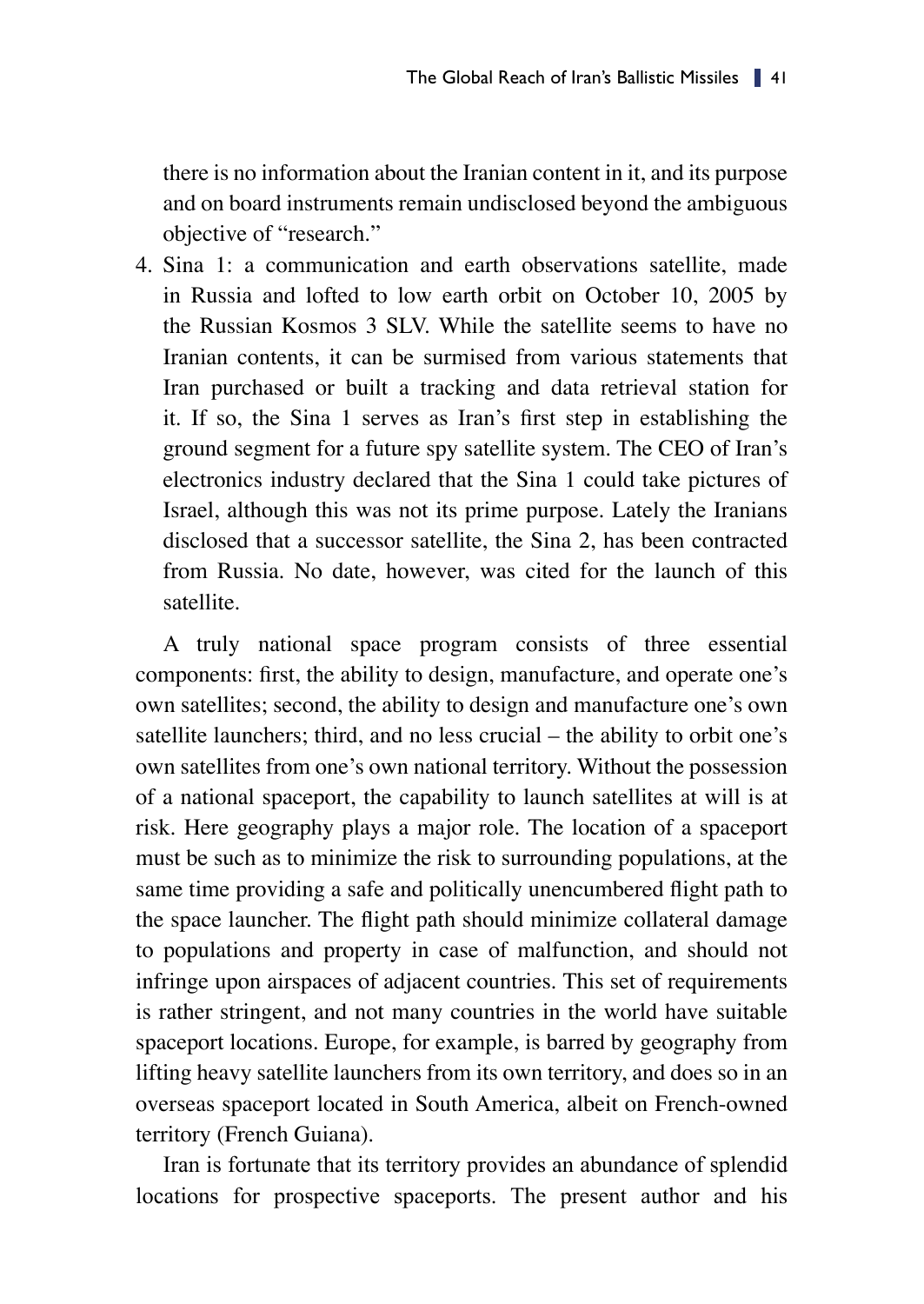colleagues checked just one such potential site, near the city of Qom, and found it very suitable. A southeasterly launch direction from this site would achieve most of the benefit of the Earth's eastbound rotation, while putting the satellite in a  $54^{\circ}$  inclination orbit – a very good



inclination for spy satellites observing the Middle East (figure 8).

**Figure 8**. Notional spaceport location and safe launch corridor for Iran's indigenous space launch

It is reasonable to expect that Iran will build or buy two basic types of space launchers: a light SLV for near term orbiting of small "entrance ticket" satellites, and a heavier design for orbiting military satellites, mainly spy satellites weighing several hundred kilograms (figure 9). The light SLV could well be something very much like North Korea's Paektusan 1 (referred to as Taeppo Dong 1 by the Western press) as launched in 1998: a first stage derived from the Shahab 3, a second stage derived from the smaller Shahab 2, and a small solid propellant third stage, made locally or purchased from China. There is no reason why an SLV like that could not be perfected in short order. In fact, it is surprising that such an SLV has not made an appearance to date.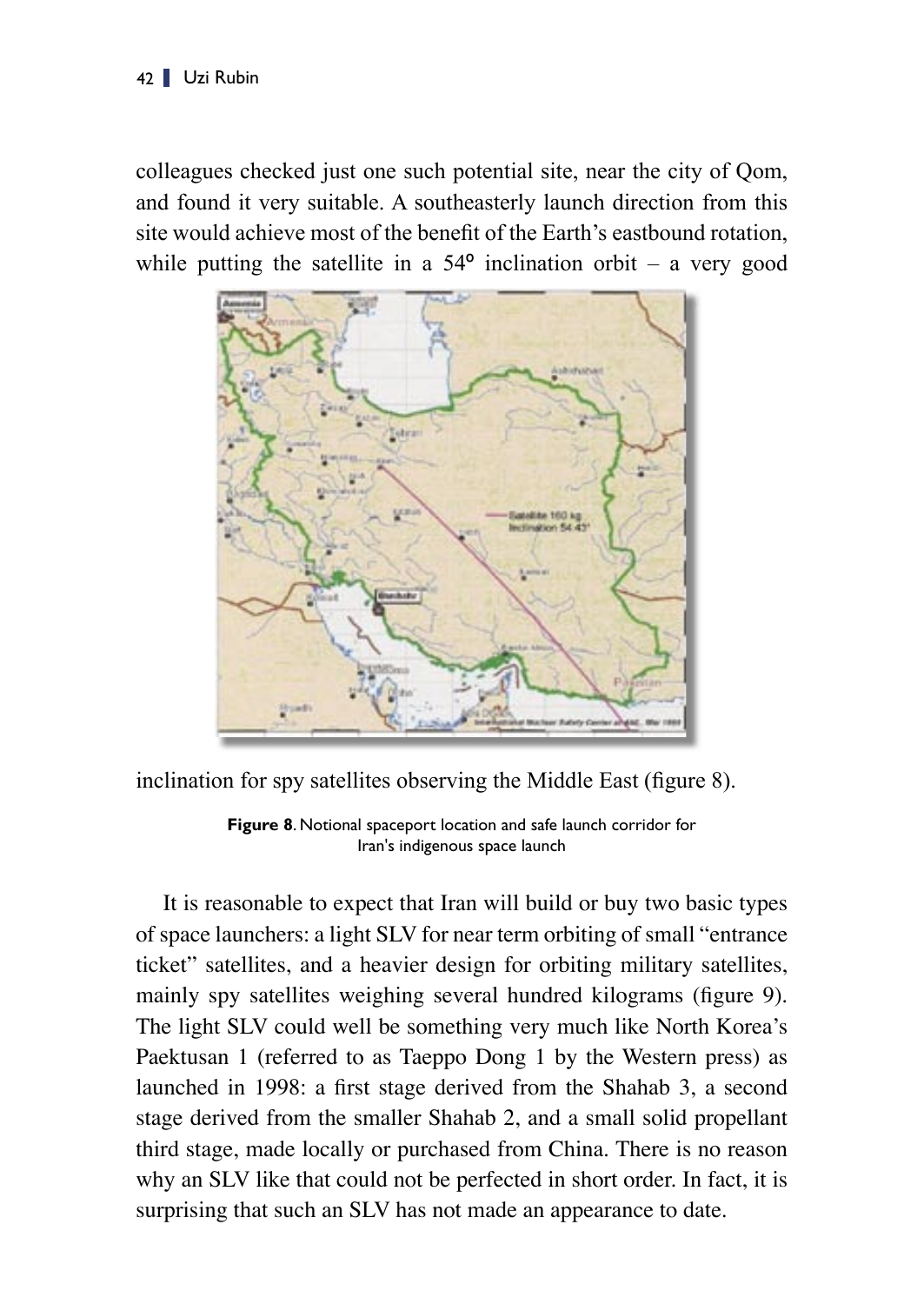

**Figure 9**. Notional modeling of Iran's prospective SLV families (credit for light SLV modeling: Mark Wade, Encyclopedia Astronautica)

The heavier, workhorse-type of SLV is more demanding. Iran could buy the alleged North Korean Paektusan (Taeppo Dong) 2 heavier SLV, if it really exists. Alternatively, Iran could emulate Saddam Hussein's rocket engineers by clustering several Shahab 3 rockets into a heavy first stage, use a single Shahab 3 as a second stage, and top it with a small solid propellant motor as a third stage. 5 It is, however, more likely that the workhorse SLV will be based on Iran's emerging solid propellant capability. The hint in this direction came from Shamkhani's 2000 information on an SLV with a solid propellant second stage. An all-solid propellant, three-stage SLV with the diameter of the Shahab 3 would yield a very effective launch vehicle. It would have no problem in orbiting several hundred kg spy satellites from Qom or an equivalent spaceport within Iran, with none of its spent stages endangering inhabited areas. A two-stage version of this SLV could make a very capable long range ballistic missile that could reach all the way from Iran to the Atlantic Ocean. A three-stage ballistic missile based on this SLV could put a warhead on any point in the US.

<sup>&</sup>lt;sup>5</sup> In December 1989, the Iraqis launched the El Abid SLV, consisting of a cluster of five Scud Bs as a first stage, topped by a single Scud B as a second stage. No information is available about its third stage. The mission did not achieve earth orbit, either by design or because of some failure.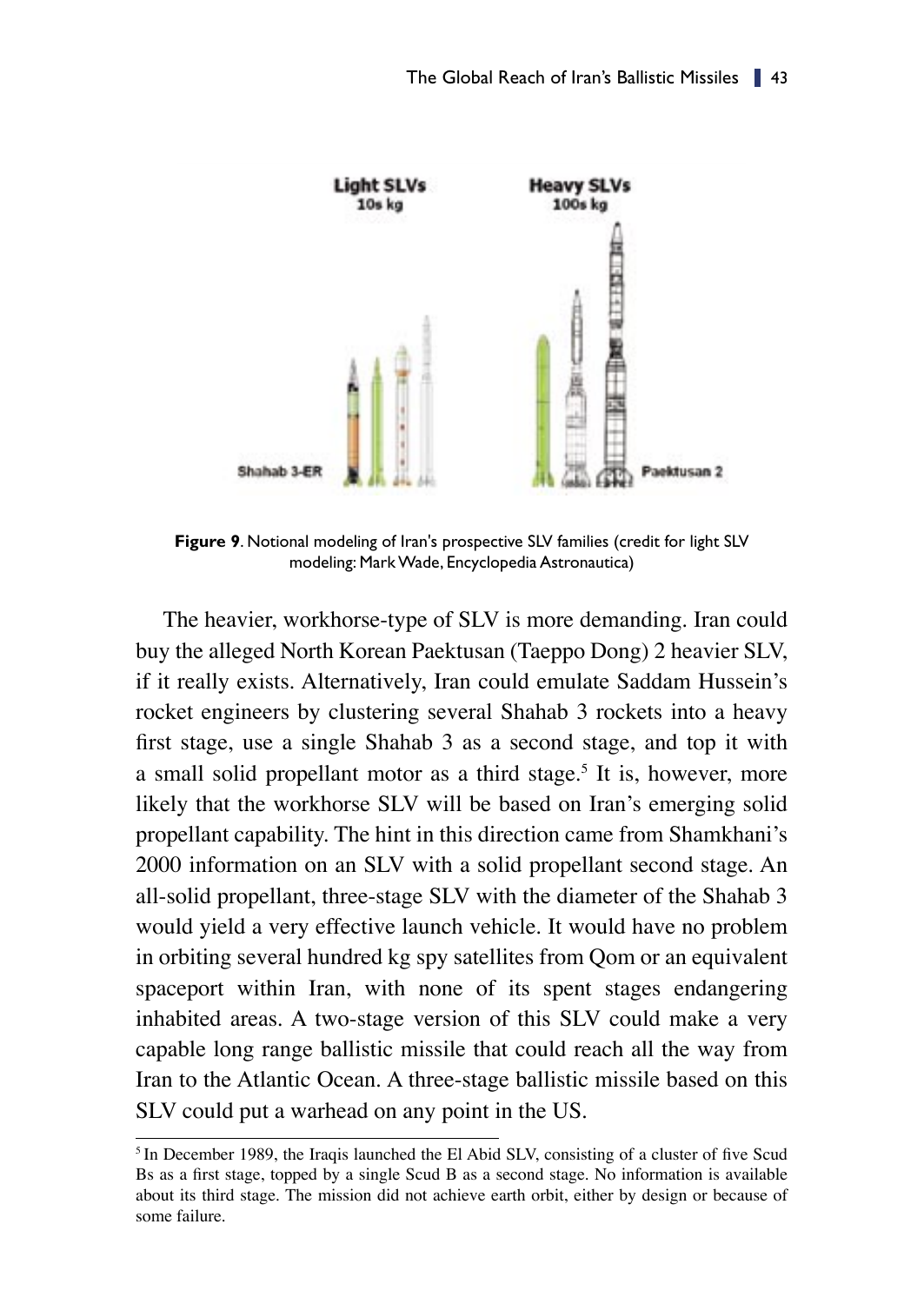In summary, Iran is already developing satellites, has announced its intention to orbit at least some of them by its own national space launcher, and its geographic situation permits the orbiting of its own satellites from its own territory. All these are the ingredients of a truly independent Iranian space program.

Iran's space program was announced eight years ago. The achievements to date are relatively meager compared to what could be done in this period of time, and thus it seems than that the program did not enjoy high priority. Yet the rate of Iranian statements and disclosures pertaining to the space program is picking up speed. It may well be that the increased oil revenues now provide sufficient funds to nourish both the missile and the space programs. If so, the world is bound to see an Iranian space launch in the not too distant future.

What are the implications of this program? First and foremost, Iranian spy satellites would enhance its military posture against prospective US attacks, by providing "over the horizon" visual information on concentrations of troops and armaments. No less important, it would buttress Iran's national pride and raise its prestige in the world. Most significant, however, is the prospective impact on the global power balance. Iran's SLVs would justifiably be seen as implicit harbingers of prospective ICBMs. Any suitably modified SLV can serve as an ICBM, and Iran would not actually need to develop an ICBM. It would be enough for its satellites to pass above US territory to remind Washington that Iran has come of age, and now has a truly global reach.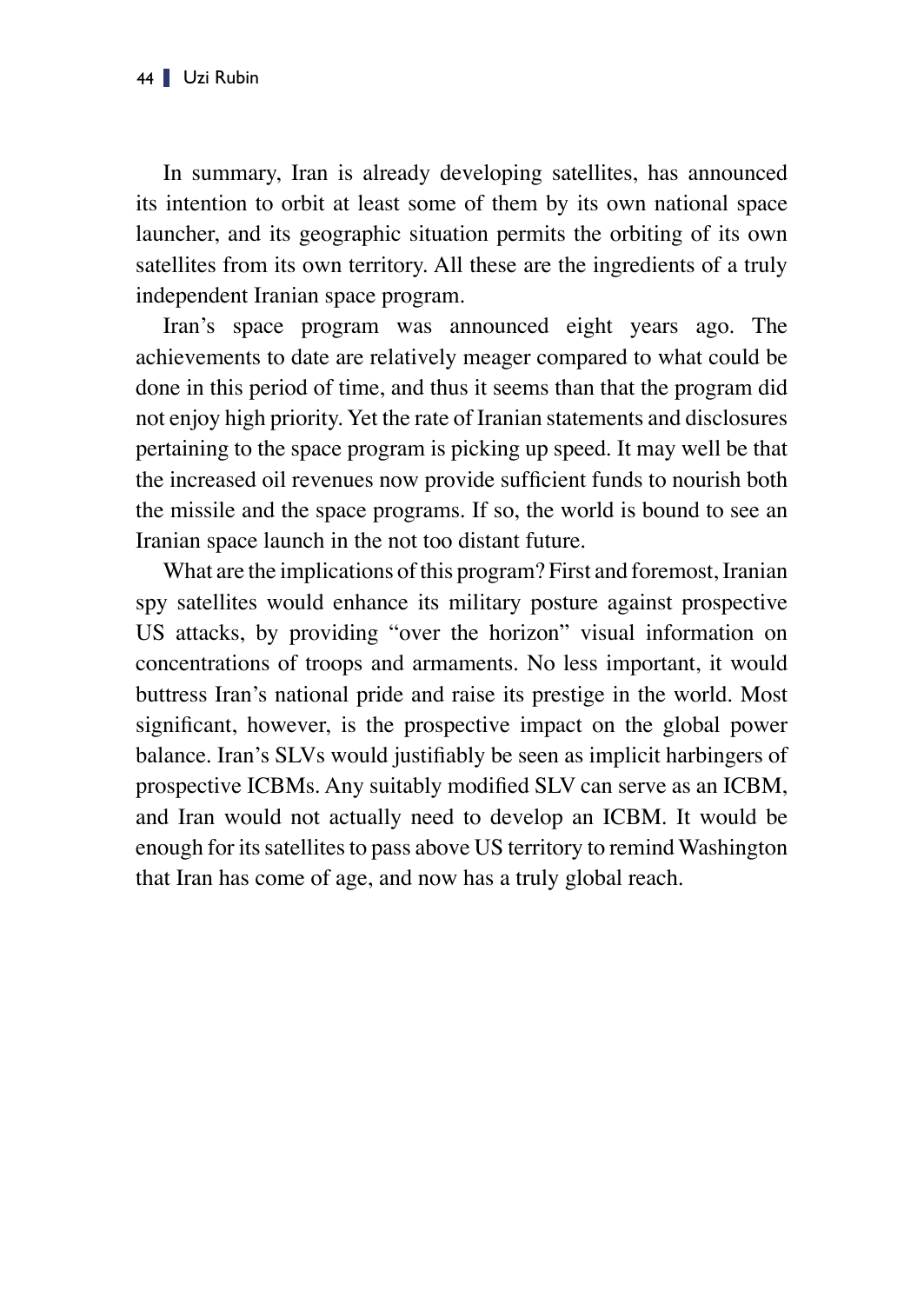## *Conclusion*

Iran's missile and space programs are progressing with singular urgency. No other country in the world, including established industrialized powers, comes close to Iran in the number and variety of ballistic missiles in development or already deployed. The Iranians are covering almost all technological bases, from ordinary liquid propulsion to storable liquid propulsion to solid propulsion. Side by side with investing in ballistic missiles and space launch vehicles, they seem poised to add a cruise missile component to their strategic forces. The range of their missiles is growing steadily decade by decade: from the 600 km or so of the late 1980s to 1300 km in the early 1990s, to 2000 km in the early 2000s all the way to 2500-3500 km today. From purely local reach, their missiles' range grew to dominate the entire Middle East as well as some portions of Europe. At this rate, Iranian missiles will dominate the entire continent of Europe by the end of this decade. Once they perfect their workhorse SLV, their reach will become truly global.

While the missile forces are built up, Iran is using whatever is already available to good psychological purpose. Not only are its missiles paraded in public on a yearly basis; they are frequently alluded to by Iranian officials in heralding the military prowess of the regime. The transparency of the Shahab 3 missile program was most impressive. Contrary to the other three radical regimes in the region who have or have had their own missile programs – Libya, Syria, and Saddam's Iraq – the Iranians announced their missile tests, at least the successful ones, and released impressive photographic material to the media. Only recently have the Iranians retreated somewhat from the policy of transparency. Until then, the amount of material released and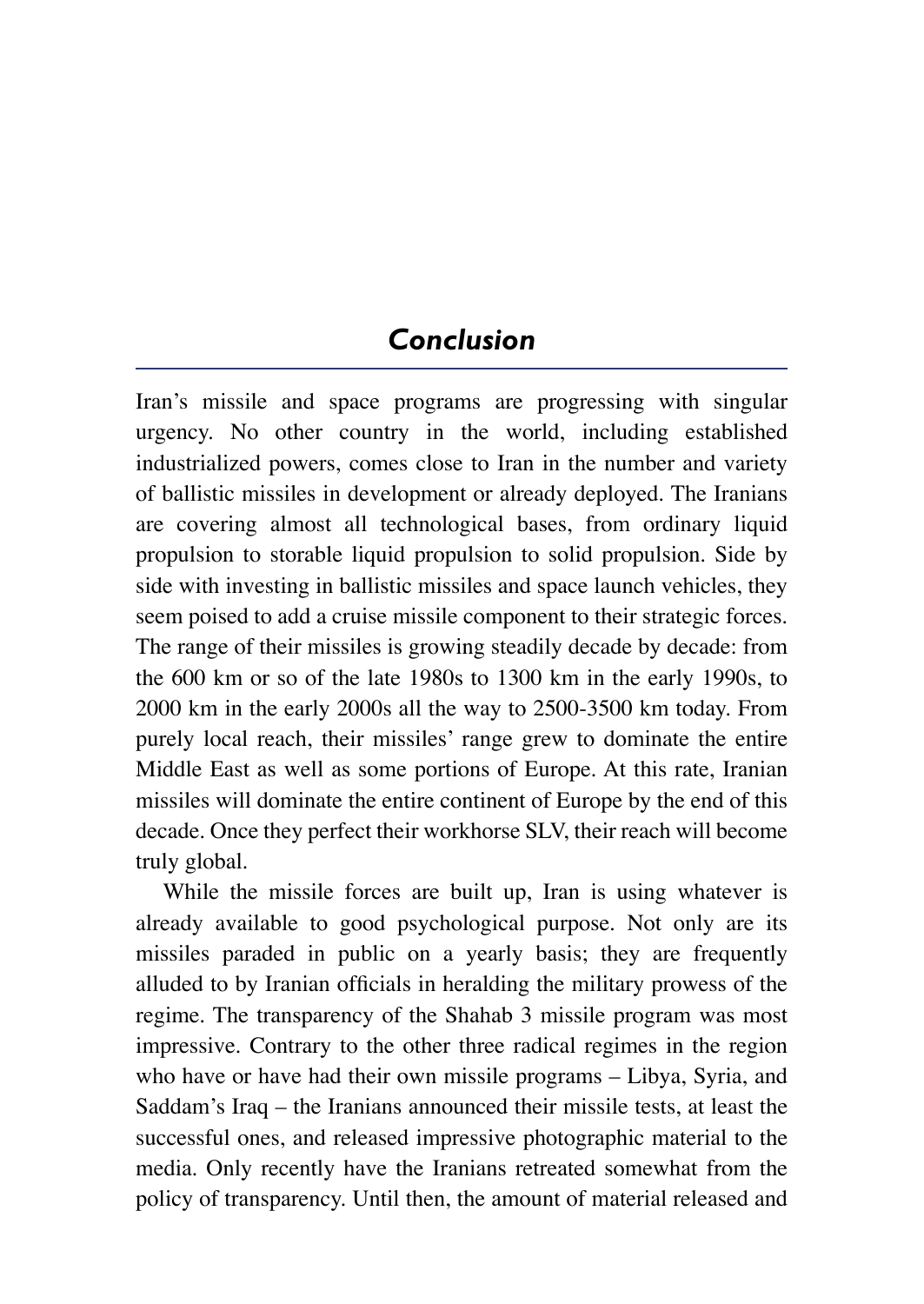the number and variety of statements was abundant, though the at times conflicting reports lent the program an air of secrecy cloaked behind a veil of transparency.

Furthermore, the record is not unmixed. The deluge of images and statements and the large number of programs have yielded an inconsistent picture. To date the Iranians have paraded at least three variants of the Shahab 3 missiles, transported by at least four different variants of the basic transporter-launcher. This does not indicate a truly focused effort. An average flight test rate of about one per year for all three variants is not especially rigorous, and many of those tests apparently ended in some kind of failure. The acquisition from abroad of a new missile that has never been tested before may be indicative of some urgency to correct a perceived deficiency, perhaps some skepticism about the Shahab 3 design. The eight-year old space program resulted to date in one single launch of a foreign-made satellite by a foreign SLV. All the indications are that the missile and space programs have suffered from deficiencies in leadership and resources. Significantly, there is no Iranian Von Braun and no Iranian Sergey Korolev behind the overall effort. The disparate programs are making headway, but in a somewhat chaotic manner.

Yet Iran's missile and space programs are no paper tigers. They are obviously the keystones of an overarching defense policy, the objective of which is first and foremost to deter the US and its allies from blocking Iran's path towards regional hegemony. However, today's weapons of deterrence are apt to become tomorrow's weapons of dominance. If and when Iran perfects its own nuclear weapons, by then it will have several reliable ballistic and cruise missiles available as means of delivery. Nuclear Iran's missiles will project the power of its radical, uncompromisingly fundamentalist mastery over Israel and other US allies in the Middle East, over the entire continent of Europe, and over the US homeland itself. It is incumbent for the intended targets to stand up in defense of liberal democracy against this looming threat.